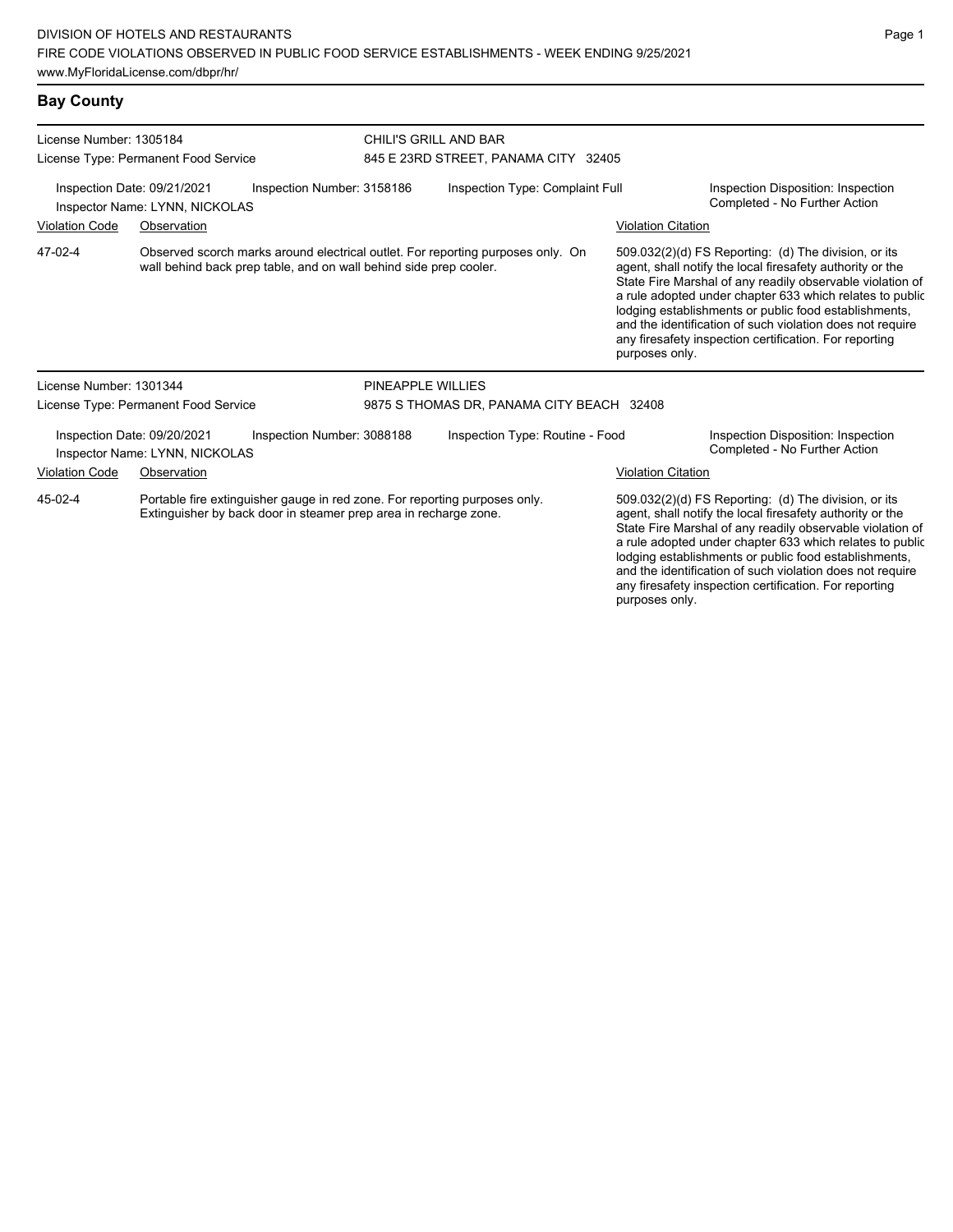## **Broward County** License Number: 1653360 License Type: Mobile Food Dispensing Vehicle EL CHEF MONTESINO 117 E HALLANDALE BEACH, HALLANDALE BEACH 33009 Inspection Date: 09/21/2021 Inspection Number: 1236239 Inspection Type: Food-Licensing Inspection Inspection Disposition: Warning Issued Inspector Name: GANPAT, INDAR Violation Code Observation **Violation Code Observation** Violation Citation Citation Citation Citation Citation Citation Citation Citation Citation Citation Citation Citation Citation Citation Citation Citation Citation Cit No portable fire extinguisher present. For reporting purposes only. 509.032(2)(d) FS Reporting: (d) The division, or its agent, shall notify the local firesafety authority or the State Fire Marshal of any readily observable violation of a rule adopted under chapter 633 which relates to public lodging establishments or public food establishments, and the identification of such violation does not require any firesafety inspection certification. For reporting purposes only. 45-01-4 License Number: 1622634 License Type: Permanent Food Service **CROCANTE** 2708 N UNIVERSITY DR, CORAL SPRINGS 33065 Inspection Date: 09/21/2021 Inspection Number: 3119475 Inspection Type: Routine - Food Inspection Disposition: Inspection Inspector Name: GRAY, ANTHONY **Completed - No Further Action** Violation Code Observation Violation Citation Use of cooking equipment producing grease laden vapors/smoke with no hood suppression system installed. Notified Fire AHJ. For reporting purposes only. -Observed several hot plates used in kitchen that produce grease laden vapors with no hood suppression system. \*\*Repeat Violation\*\* 509.032(2)(d) FS Reporting: (d) The division, or its agent, shall notify the local firesafety authority or the State Fire Marshal of any readily observable violation of a rule adopted under chapter 633 which relates to public lodging establishments or public food establishments, and the identification of such violation does not require any firesafety inspection certification. For reporting purposes only. 45-04-4 License Number: 1623828 License Type: Permanent Food Service PEI WEI FRESH KITCHEN #0262 3112 UNIVERSITY DR BLDG A, CORAL SPRINGS 33065 Inspection Date: 09/21/2021 Inspection Number: 3108460 Inspection Type: Routine - Food Inspection Disposition: Inspection Inspector Name: GRAY, ANTHONY Violation Code Observation Violation Citation Marked exit/path to marked exit blocked. For reporting purposes only. -Observed exit door block with boxes. Operator removed \*\*Corrected On-Site\*\* 509.032(2)(d) FS Reporting: (d) The division, or its agent, shall notify the local firesafety authority or the State Fire Marshal of any readily observable violation of a rule adopted under chapter 633 which relates to public lodging establishments or public food establishments, and the identification of such violation does not require any firesafety inspection certification. For reporting purposes only. 46-01-4 License Number: 1600069 License Type: Permanent Food Service TROPICAL ACRES STEAK HOUSE 2500 GRIFFIN RD, FORT LAUDERDALE 33312-5921 Inspection Date: 09/22/2021 Inspection Number: 3127760 Inspection Type: Routine - Food Inspection Disposition: Inspection Inspector Name: BARTON, GEOFFREY **Completed - No Further Action** Violation Code Observation Violation Citation Portable fire extinguisher gauge in red zone. For reporting purposes only. Extinguisher showing in overcharge zone. By hand sink in back prep kitchen . 509.032(2)(d) FS Reporting: (d) The division, or its agent, shall notify the local firesafety authority or the 45-02-4

State Fire Marshal of any readily observable violation of a rule adopted under chapter 633 which relates to public lodging establishments or public food establishments, and the identification of such violation does not require any firesafety inspection certification. For reporting purposes only.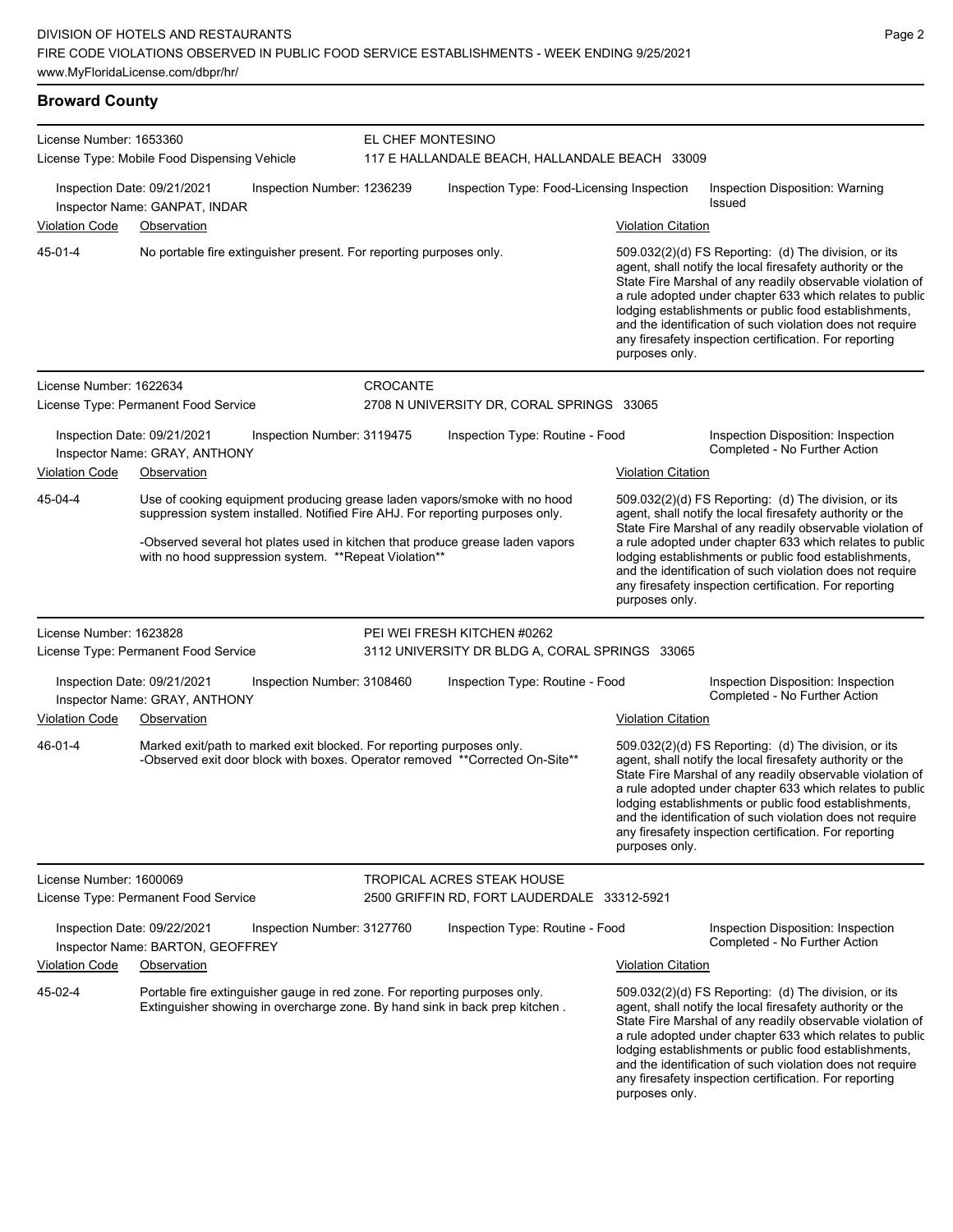## **Clay County**

| License Number: 2001306                              | License Type: Permanent Food Service                                                                                         | PANERA BREAD #1741<br>661 BLANDING BLVD STE 509, ORANGE PARK 32073 |                                 |                           |                                                                                                                                                                                                                                                                                                                                                                                                                            |
|------------------------------------------------------|------------------------------------------------------------------------------------------------------------------------------|--------------------------------------------------------------------|---------------------------------|---------------------------|----------------------------------------------------------------------------------------------------------------------------------------------------------------------------------------------------------------------------------------------------------------------------------------------------------------------------------------------------------------------------------------------------------------------------|
| Inspection Date: 09/22/2021<br><b>Violation Code</b> | Inspection Number: 3114499<br>Inspector Name: BIAVA, GRANT<br>Observation                                                    |                                                                    | Inspection Type: Routine - Food | <b>Violation Citation</b> | Inspection Disposition: Administrative<br>complaint recommended                                                                                                                                                                                                                                                                                                                                                            |
| 45-02-4                                              | Portable fire extinguisher gauge in red zone. For reporting purposes only.<br>By exit door next to bathrooms in dining room. |                                                                    |                                 | purposes only.            | 509.032(2)(d) FS Reporting: (d) The division, or its<br>agent, shall notify the local firesafety authority or the<br>State Fire Marshal of any readily observable violation of<br>a rule adopted under chapter 633 which relates to public<br>lodging establishments or public food establishments,<br>and the identification of such violation does not require<br>any firesafety inspection certification. For reporting |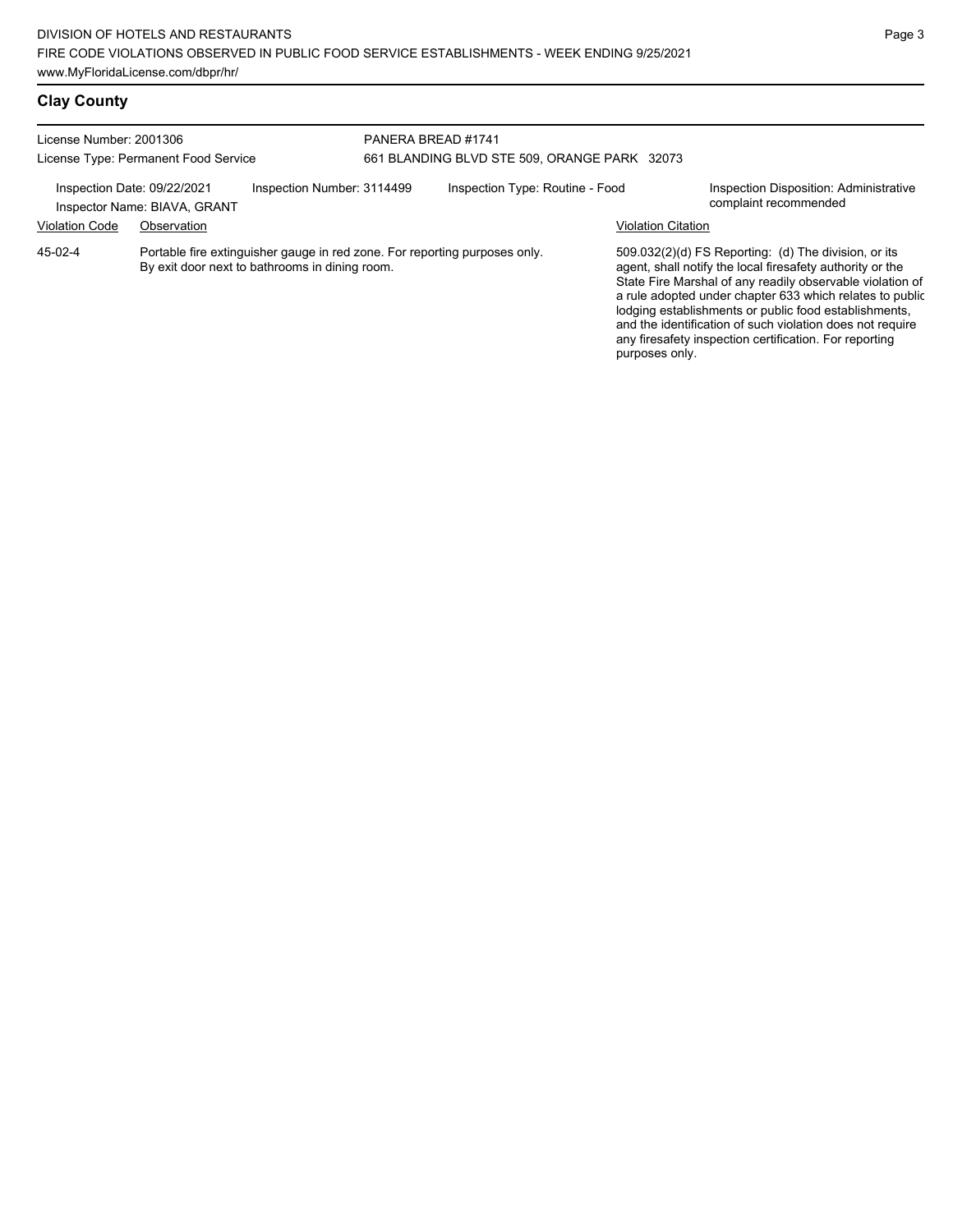## **Dade County**

| License Number: 2335302 |                                                                                                                                                                                                                                                                         |                            | THE UNION BEER STORE                                       |                                                                                                                                                                                                                                                                                                                                                                                                                                                                                                          |
|-------------------------|-------------------------------------------------------------------------------------------------------------------------------------------------------------------------------------------------------------------------------------------------------------------------|----------------------------|------------------------------------------------------------|----------------------------------------------------------------------------------------------------------------------------------------------------------------------------------------------------------------------------------------------------------------------------------------------------------------------------------------------------------------------------------------------------------------------------------------------------------------------------------------------------------|
|                         | License Type: Permanent Food Service                                                                                                                                                                                                                                    |                            | 1547 SW 8 STREET, MIAMI 33135                              |                                                                                                                                                                                                                                                                                                                                                                                                                                                                                                          |
|                         | Inspection Date: 09/24/2021<br>Inspector Name: GARCIA, B OSCAR                                                                                                                                                                                                          | Inspection Number: 3120992 | Inspection Type: Routine - Food                            | Inspection Disposition: Warning<br><b>Issued</b>                                                                                                                                                                                                                                                                                                                                                                                                                                                         |
| <b>Violation Code</b>   | Observation                                                                                                                                                                                                                                                             |                            |                                                            | <b>Violation Citation</b>                                                                                                                                                                                                                                                                                                                                                                                                                                                                                |
| 45-04-4                 | Use of cooking equipment producing grease laden vapors/smoke with no hood<br>suppression system installed. Notified Fire AHJ. For reporting purposes only.<br>**Repeat Violation**                                                                                      |                            |                                                            | 509.032(2)(d) FS Reporting: (d) The division, or its<br>agent, shall notify the local firesafety authority or the<br>State Fire Marshal of any readily observable violation of<br>a rule adopted under chapter 633 which relates to public<br>lodging establishments or public food establishments,<br>and the identification of such violation does not require<br>any firesafety inspection certification. For reporting<br>purposes only.                                                             |
| 48-04-4                 | Propane tank (larger than 2.7 lb. water capacity/1 lb. gas capacity) located inside<br>of the building. For reporting purposes only. ** Corrected On-Site**                                                                                                             |                            |                                                            | 509.032(2)(d) FS Reporting: (d) The division, or its<br>agent, shall notify the local firesafety authority or the<br>State Fire Marshal of any readily observable violation of<br>a rule adopted under chapter 633 which relates to public<br>lodging establishments or public food establishments,<br>and the identification of such violation does not require<br>any firesafety inspection certification. For reporting<br>purposes only.                                                             |
| License Number: 2328836 |                                                                                                                                                                                                                                                                         |                            | FLORIDA COOKERY AT THE JAMES ROYAL PALM HOTEL              |                                                                                                                                                                                                                                                                                                                                                                                                                                                                                                          |
|                         | License Type: Permanent Food Service                                                                                                                                                                                                                                    |                            | 1545 COLLINS AVE, MIAMI BEACH 33139                        |                                                                                                                                                                                                                                                                                                                                                                                                                                                                                                          |
|                         | Inspection Date: 09/21/2021<br>Inspector Name: HODGE, KRISTEN                                                                                                                                                                                                           | Inspection Number: 3132132 | Inspection Type: Routine - Food                            | Inspection Disposition: Warning<br><b>Issued</b>                                                                                                                                                                                                                                                                                                                                                                                                                                                         |
| Violation Code          | Observation                                                                                                                                                                                                                                                             |                            |                                                            | <b>Violation Citation</b>                                                                                                                                                                                                                                                                                                                                                                                                                                                                                |
| 48-01-5                 | No current insurance inspector boiler report or expired boiler certificate available<br>for boiler. For reporting purposes only. Observed boiler jurisdiction number's<br>120333;120330; 120331; 120332, 120335 All expired on 4/23/2021                                |                            |                                                            | 61C-1.004(10) FAC Reporting: (10) Heating and<br>ventilation - The heating and ventilation system shall be<br>kept in good repair or be installed to maintain a<br>minimum of 68 degrees Fahrenheit throughout the<br>building. The insurance inspectors boiler report is<br>required annually for power boilers and high<br>pressure/high temperature boilers and biannually for low<br>pressure steam or vapor heating boilers and shall be<br>posted in the boiler room. For reporting purposes only. |
| 48-01-5                 | - From initial inspection : No current insurance inspector boiler report or expired<br>boiler certificate available for boiler. For reporting purposes only. Observed boiler<br>jurisdiction number's 120333;120330; 120331; 120332, 120335 All expired on<br>4/23/2021 |                            | - From follow-up inspection 2021-09-22: ** Time Extended** | 61C-1.004(10) FAC Reporting: (10) Heating and<br>ventilation - The heating and ventilation system shall be<br>kept in good repair or be installed to maintain a<br>minimum of 68 degrees Fahrenheit throughout the<br>building. The insurance inspectors boiler report is<br>required annually for power boilers and high<br>pressure/high temperature boilers and biannually for low<br>pressure steam or vapor heating boilers and shall be<br>posted in the boiler room. For reporting purposes only. |
| License Number: 2328837 |                                                                                                                                                                                                                                                                         |                            | COFFEE BAR AT THE ROYAL PALM                               |                                                                                                                                                                                                                                                                                                                                                                                                                                                                                                          |
|                         | License Type: Permanent Food Service                                                                                                                                                                                                                                    |                            | 1545 COLLINS AVE, MIAMI BEACH 33139                        |                                                                                                                                                                                                                                                                                                                                                                                                                                                                                                          |
|                         | Inspection Date: 09/21/2021<br>Inspector Name: HODGE, KRISTEN                                                                                                                                                                                                           | Inspection Number: 3119590 | Inspection Type: Routine - Food                            | Inspection Disposition: Inspection<br>Completed - No Further Action                                                                                                                                                                                                                                                                                                                                                                                                                                      |
| <b>Violation Code</b>   | Observation                                                                                                                                                                                                                                                             |                            |                                                            | <b>Violation Citation</b>                                                                                                                                                                                                                                                                                                                                                                                                                                                                                |
| 48-01-5                 | No current insurance inspector boiler report or expired boiler certificate available<br>for boiler. For reporting purposes only. Observed boiler jurisdiction number's<br>120333; 120330; 120331; 120332, 120335 All expired on 4/23/2021.                              |                            |                                                            | 61C-1.004(10) FAC Reporting: (10) Heating and<br>ventilation - The heating and ventilation system shall be<br>kept in good repair or be installed to maintain a<br>minimum of 68 degrees Fahrenheit throughout the<br>building. The insurance inspectors boiler report is<br>required annually for power boilers and high<br>pressure/high temperature boilers and biannually for low                                                                                                                    |

pressure/high temperature boilers and biannually for low pressure steam or vapor heating boilers and shall be posted in the boiler room. For reporting purposes only.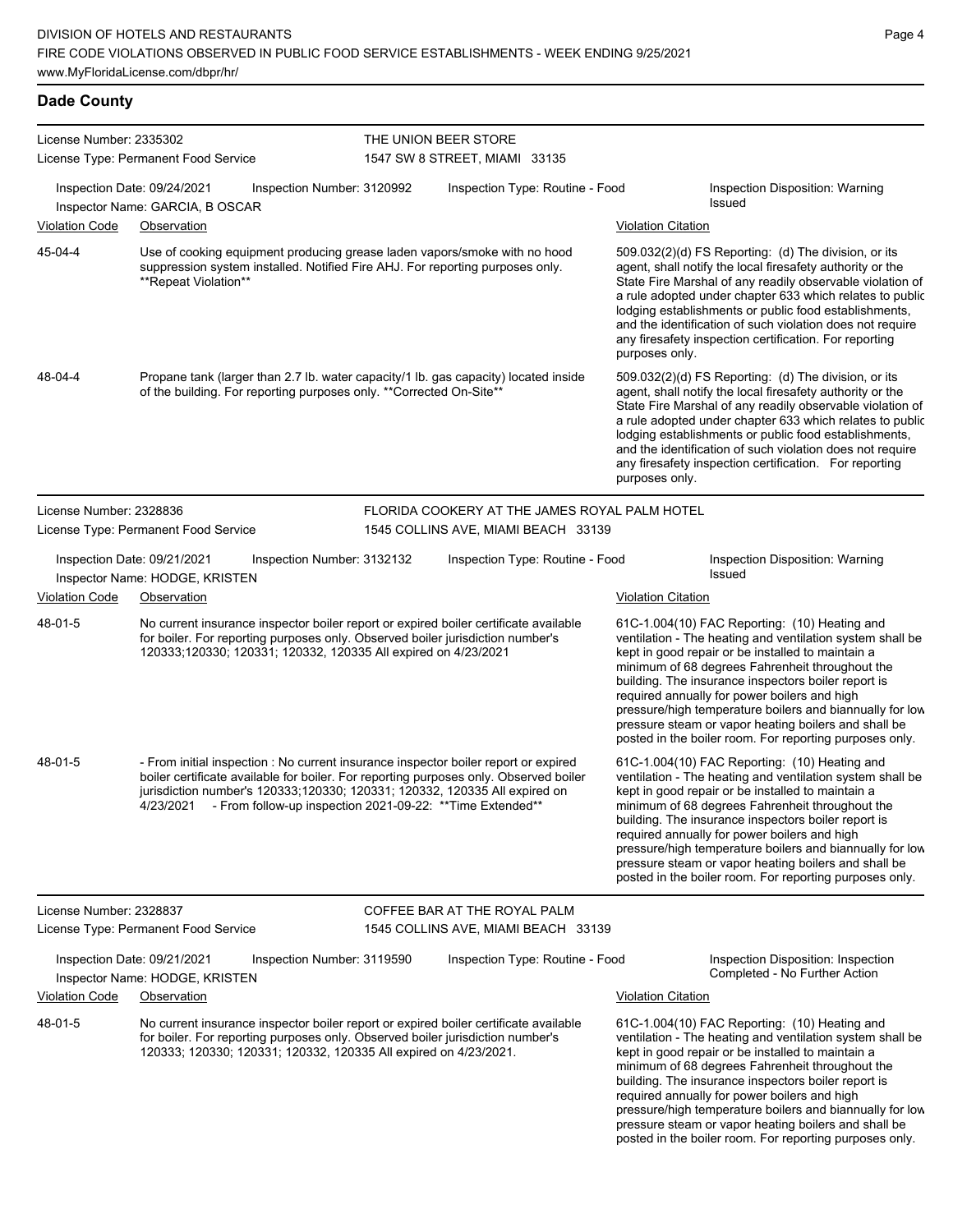**Dade County**

| License Number: 2328840 |                                                               |                                                                      |                          | POOL BAR AT THE ROYAL PALM                                                                                                                                             |                           |                                                                                                                                                                                                                                                                                                                                                                                                                                                                                                          |
|-------------------------|---------------------------------------------------------------|----------------------------------------------------------------------|--------------------------|------------------------------------------------------------------------------------------------------------------------------------------------------------------------|---------------------------|----------------------------------------------------------------------------------------------------------------------------------------------------------------------------------------------------------------------------------------------------------------------------------------------------------------------------------------------------------------------------------------------------------------------------------------------------------------------------------------------------------|
|                         | License Type: Permanent Food Service                          |                                                                      |                          | 1545 COLLINS AVE, MIAMI BEACH 33139                                                                                                                                    |                           |                                                                                                                                                                                                                                                                                                                                                                                                                                                                                                          |
|                         | Inspection Date: 09/21/2021<br>Inspector Name: HODGE, KRISTEN | Inspection Number: 3113472                                           |                          | Inspection Type: Routine - Food                                                                                                                                        |                           | Inspection Disposition: Inspection<br>Completed - No Further Action                                                                                                                                                                                                                                                                                                                                                                                                                                      |
| <b>Violation Code</b>   | Observation                                                   |                                                                      |                          |                                                                                                                                                                        | <b>Violation Citation</b> |                                                                                                                                                                                                                                                                                                                                                                                                                                                                                                          |
| 48-01-5                 |                                                               | 120333; 120330; 120331; 120332, 120335 All expired on 4/23/2021.     |                          | No current insurance inspector boiler report or expired boiler certificate available<br>for boiler. For reporting purposes only. Observed boiler jurisdiction number's |                           | 61C-1.004(10) FAC Reporting: (10) Heating and<br>ventilation - The heating and ventilation system shall be<br>kept in good repair or be installed to maintain a<br>minimum of 68 degrees Fahrenheit throughout the<br>building. The insurance inspectors boiler report is<br>required annually for power boilers and high<br>pressure/high temperature boilers and biannually for low<br>pressure steam or vapor heating boilers and shall be<br>posted in the boiler room. For reporting purposes only. |
| License Number: 2329107 |                                                               |                                                                      | <b>SETAI SOUTH BEACH</b> |                                                                                                                                                                        |                           |                                                                                                                                                                                                                                                                                                                                                                                                                                                                                                          |
| License Type: Catering  |                                                               |                                                                      |                          | 2001 COLLINS AVE, MIAMI BEACH 33139                                                                                                                                    |                           |                                                                                                                                                                                                                                                                                                                                                                                                                                                                                                          |
|                         | Inspection Date: 09/22/2021<br>Inspector Name: HODGE, KRISTEN | Inspection Number: 1119283                                           |                          | Inspection Type: Routine - Food                                                                                                                                        |                           | Inspection Disposition: Inspection<br>Completed - No Further Action                                                                                                                                                                                                                                                                                                                                                                                                                                      |
| <b>Violation Code</b>   | Observation                                                   |                                                                      |                          |                                                                                                                                                                        | <b>Violation Citation</b> |                                                                                                                                                                                                                                                                                                                                                                                                                                                                                                          |
| 48-01-5                 |                                                               | 133619 expired 5/20/21; 093572; 093573; 093674 All expired 5/8/2021  |                          | No current insurance inspector boiler report or expired boiler certificate available<br>for boiler. For reporting purposes only. Observed boiler jurisdiction number's |                           | 61C-1.004(10) FAC Reporting: (10) Heating and<br>ventilation - The heating and ventilation system shall be<br>kept in good repair or be installed to maintain a<br>minimum of 68 degrees Fahrenheit throughout the<br>building. The insurance inspectors boiler report is<br>required annually for power boilers and high<br>pressure/high temperature boilers and biannually for low<br>pressure steam or vapor heating boilers and shall be<br>posted in the boiler room. For reporting purposes only. |
| License Number: 2330875 |                                                               |                                                                      |                          | SETAI POOL BAR/ OCEAN GRILL AT THE SETAI                                                                                                                               |                           |                                                                                                                                                                                                                                                                                                                                                                                                                                                                                                          |
|                         | License Type: Permanent Food Service                          |                                                                      |                          | 2001 COLLINS AVE, MIAMI BEACH 33139                                                                                                                                    |                           |                                                                                                                                                                                                                                                                                                                                                                                                                                                                                                          |
|                         | Inspection Date: 09/22/2021<br>Inspector Name: HODGE, KRISTEN | Inspection Number: 3120485                                           |                          | Inspection Type: Routine - Food                                                                                                                                        |                           | Inspection Disposition: Inspection<br>Completed - No Further Action                                                                                                                                                                                                                                                                                                                                                                                                                                      |
| <b>Violation Code</b>   | Observation                                                   |                                                                      |                          |                                                                                                                                                                        | <b>Violation Citation</b> |                                                                                                                                                                                                                                                                                                                                                                                                                                                                                                          |
| 48-01-5                 |                                                               | 133619 expired 5/20/21; 093572; 093573; 093674 All expired 5/8/2021. |                          | No current insurance inspector boiler report or expired boiler certificate available<br>for boiler. For reporting purposes only. Observed boiler jurisdiction number's |                           | 61C-1.004(10) FAC Reporting: (10) Heating and<br>ventilation - The heating and ventilation system shall be<br>kept in good repair or be installed to maintain a<br>minimum of 68 degrees Fahrenheit throughout the<br>building. The insurance inspectors boiler report is<br>required annually for power boilers and high<br>pressure/high temperature boilers and biannually for low<br>pressure steam or vapor heating boilers and shall be<br>posted in the boiler room. For reporting purposes only. |
| License Number: 2331051 |                                                               |                                                                      | THE GRILL                |                                                                                                                                                                        |                           |                                                                                                                                                                                                                                                                                                                                                                                                                                                                                                          |
|                         | License Type: Permanent Food Service                          |                                                                      |                          | 2001 COLLINS AVE, MIAMI BEACH 33139                                                                                                                                    |                           |                                                                                                                                                                                                                                                                                                                                                                                                                                                                                                          |
|                         | Inspection Date: 09/22/2021<br>Inspector Name: HODGE, KRISTEN | Inspection Number: 3095780                                           |                          | Inspection Type: Routine - Food                                                                                                                                        |                           | Inspection Disposition: Inspection<br>Completed - No Further Action                                                                                                                                                                                                                                                                                                                                                                                                                                      |
| <b>Violation Code</b>   | Observation                                                   |                                                                      |                          |                                                                                                                                                                        | <b>Violation Citation</b> |                                                                                                                                                                                                                                                                                                                                                                                                                                                                                                          |
| 48-01-5                 |                                                               | 133619 expired 5/20/21; 093572; 093573; 093674 All expired 5/8/2021. |                          | No current insurance inspector boiler report or expired boiler certificate available<br>for boiler. For reporting purposes only. Observed boiler jurisdiction number's |                           | 61C-1.004(10) FAC Reporting: (10) Heating and<br>ventilation - The heating and ventilation system shall be<br>kept in good repair or be installed to maintain a<br>minimum of 68 degrees Fahrenheit throughout the<br>building. The insurance inspectors boiler report is<br>required annually for power boilers and high<br>pressure/high temperature boilers and biannually for low<br>pressure steam or vapor heating boilers and shall be<br>posted in the boiler room. For reporting purposes only. |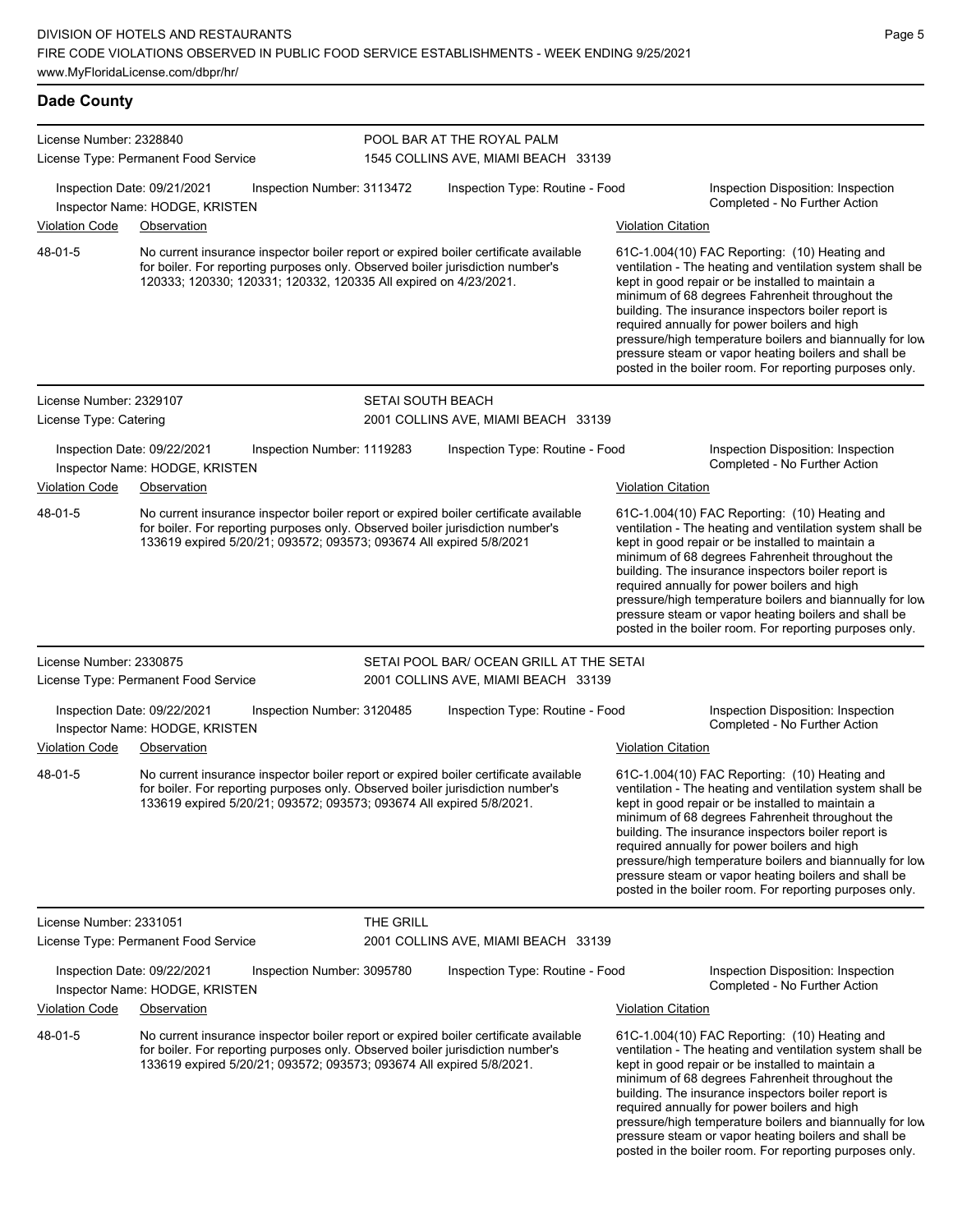**Dade County** License Number: 2331114 License Type: Permanent Food Service JAYA AT SETAI 2001 COLLINS AVE, MIAMI BEACH 33139 Inspection Date: 09/22/2021 Inspection Number: 3114373 Inspection Type: Routine - Food Inspection Disposition: Inspection Inspector Name: HODGE, KRISTEN Violation Code Observation Violation Citation No current insurance inspector boiler report or expired boiler certificate available for boiler. For reporting purposes only. Observed boiler jurisdiction number's 133619 expired 5/20/21; 093572; 093573; 093674 All expired 5/8/2021 61C-1.004(10) FAC Reporting: (10) Heating and ventilation - The heating and ventilation system shall be kept in good repair or be installed to maintain a minimum of 68 degrees Fahrenheit throughout the building. The insurance inspectors boiler report is required annually for power boilers and high pressure/high temperature boilers and biannually for low pressure steam or vapor heating boilers and shall be posted in the boiler room. For reporting purposes only. 48-01-5 License Number: 2334948 License Type: Permanent Food Service LIVING ROOM/ MAIN KITCHEN 3201 COLLINS AVENUE, MIAMI 33140 Inspection Date: 09/23/2021 Inspection Number: 3120676 Inspection Type: Routine - Food Inspection Disposition: Inspection Inspector Name: UNZAGA, MILADYS Violation Code Observation Violation Citation Insurance inspector boiler report not posted in boiler room. For reporting purposes only. 61C-1.004(10) FAC Reporting: (10) Heating and ventilation - The heating and ventilation system shall be kept in good repair or be installed to maintain a minimum of 68 degrees Fahrenheit throughout the building. The insurance inspector boiler report is required annually for power boilers and high pressure or high temperature boilers and biannually for low pressure steam or vapor heating boilers and shall be posted in the boiler room. For reporting purposes only. 48-02-5 License Number: 2335013 License Type: Permanent Food Service CABARET 3201 COLLINS AVENUE, MIAMI 33140 Inspection Date: 09/23/2021 Inspection Number: 3114538 Inspection Type: Routine - Food Inspection Disposition: Inspection Inspector Name: UNZAGA, MILADYS **And Action** Inspector Name: UNZAGA, MILADYS Violation Code Observation Violation Citation Insurance inspector boiler report not posted in boiler room. For reporting purposes only. 61C-1.004(10) FAC Reporting: (10) Heating and ventilation - The heating and ventilation system shall be kept in good repair or be installed to maintain a minimum of 68 degrees Fahrenheit throughout the building. The insurance inspector boiler report is required annually for power boilers and high pressure or high temperature boilers and biannually for low pressure steam or vapor heating boilers and shall be posted in the boiler room. For reporting purposes only. 48-02-5 License Number: 2333367 License Type: Permanent Food Service QUALITY INN MIAMI AIRPORT 3959 NW 79 AVE, MIAMI 33166 Inspection Date: 09/21/2021 Inspection Number: 3128850 Inspection Type: Routine - Food Inspection Disposition: Call Back -Extension given, pending Inspector Name: GONZALEZ, ERIK Violation Code Observation Violation Citation

- From initial inspection : No current insurance inspector boiler report or boiler certificate available for boiler. For reporting purposes only. Observed 080920, 123866. Expiration 11/27/2020. - From follow-up inspection 2021-09-21: At time of callback inspection observed Boiler certificate or insurance inspector's boiler report expired. For reporting purposes only. Observed 080920, 123866, Expiration 11/27/2020.. At time of callback inspection as per Operator they are changing Boilers and after that, they will receive the Boiler Inspection by DIVISION OF STATE FIRE MARSHAL. \*\*Time Extended\*\* 48-01-5

61C-1.004(10) FAC Reporting: (10) Heating and ventilation - The heating and ventilation system shall be kept in good repair or be installed to maintain a minimum of 68 degrees Fahrenheit throughout the building. The insurance inspectors boiler report is required annually for power boilers and high pressure/high temperature boilers and biannually for low pressure steam or vapor heating boilers and shall be posted in the boiler room. For reporting purposes only.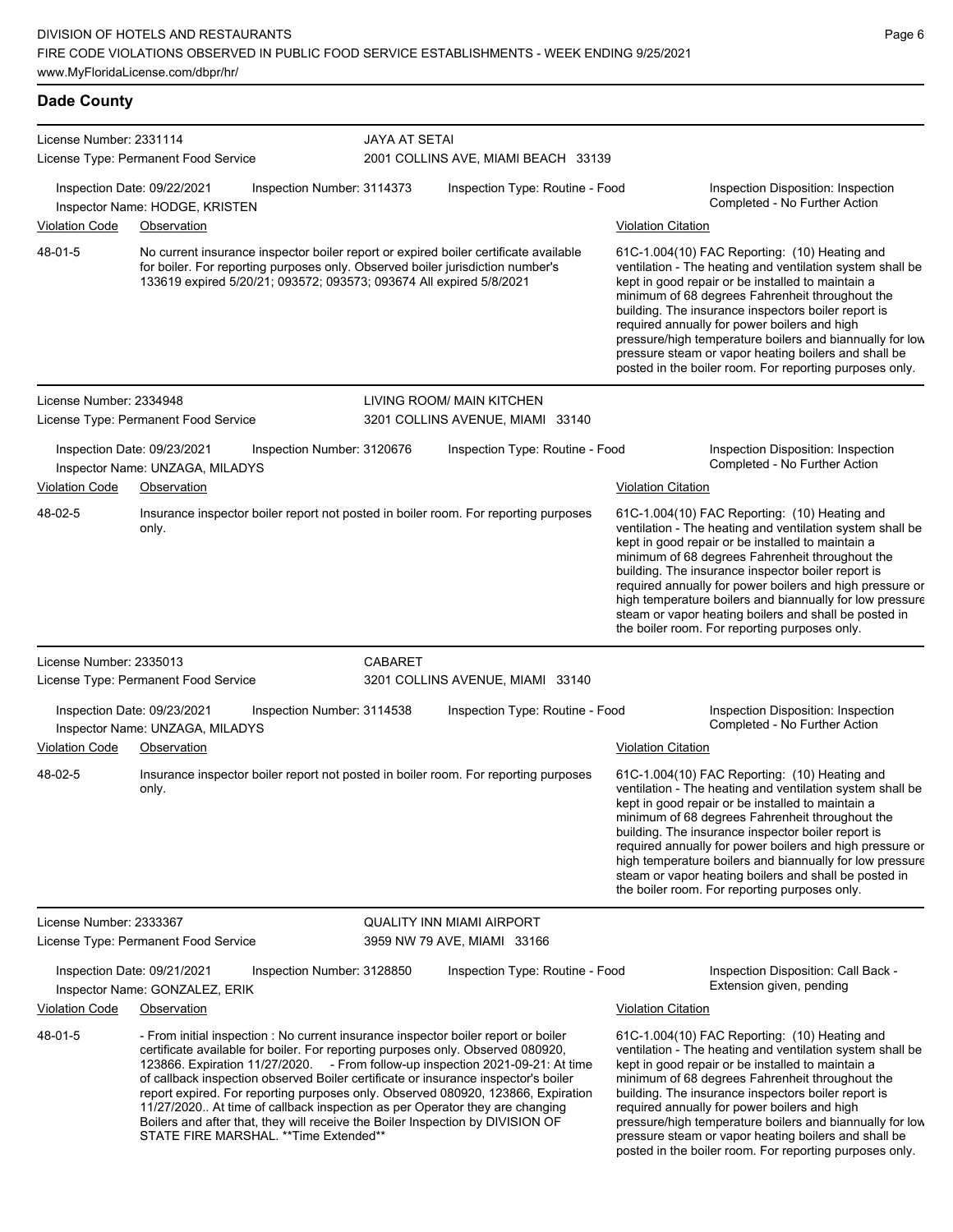**Dade County**

| License Number: 2334188 |                                                                                                                                                                                                                                                                                                                                  |                     | CHEF CREOLE #4<br>20356 NW 2ND AVE, MIAMI GARDENS 33169 |                           |                                                                                                                                                                                                                                                                                                                                                                                                                              |  |  |
|-------------------------|----------------------------------------------------------------------------------------------------------------------------------------------------------------------------------------------------------------------------------------------------------------------------------------------------------------------------------|---------------------|---------------------------------------------------------|---------------------------|------------------------------------------------------------------------------------------------------------------------------------------------------------------------------------------------------------------------------------------------------------------------------------------------------------------------------------------------------------------------------------------------------------------------------|--|--|
|                         | License Type: Permanent Food Service                                                                                                                                                                                                                                                                                             |                     |                                                         |                           |                                                                                                                                                                                                                                                                                                                                                                                                                              |  |  |
|                         | Inspection Date: 09/23/2021<br>Inspection Number: 3155647<br>Inspector Name: SANCHEZ, JAVIER                                                                                                                                                                                                                                     |                     | Inspection Type: Complaint Full                         |                           | Inspection Disposition: Warning<br>Issued                                                                                                                                                                                                                                                                                                                                                                                    |  |  |
| Violation Code          | Observation                                                                                                                                                                                                                                                                                                                      |                     |                                                         | <b>Violation Citation</b> |                                                                                                                                                                                                                                                                                                                                                                                                                              |  |  |
| 48-04-4                 | Propane tank (larger than 2.7 lb. water capacity/1 lb. gas capacity) located inside<br>of the building. For reporting purposes only. Observed two LP tanks stored inside<br>of the storage area.                                                                                                                                 |                     |                                                         | purposes only.            | $509.032(2)(d)$ FS Reporting: (d) The division, or its<br>agent, shall notify the local firesafety authority or the<br>State Fire Marshal of any readily observable violation of<br>a rule adopted under chapter 633 which relates to public<br>lodging establishments or public food establishments,<br>and the identification of such violation does not require<br>any firesafety inspection certification. For reporting |  |  |
| License Number: 2328612 |                                                                                                                                                                                                                                                                                                                                  |                     | THE DORAL STEAKHOUSE                                    |                           |                                                                                                                                                                                                                                                                                                                                                                                                                              |  |  |
|                         | License Type: Permanent Food Service                                                                                                                                                                                                                                                                                             |                     | 4273-4285 NW 107 AVE, DORAL 33178                       |                           |                                                                                                                                                                                                                                                                                                                                                                                                                              |  |  |
|                         | Inspection Date: 09/23/2021<br>Inspection Number: 3090682<br>Inspector Name: GONZALEZ, ERIK                                                                                                                                                                                                                                      |                     | Inspection Type: Routine - Food                         |                           | Inspection Disposition: Inspection<br>Completed - No Further Action                                                                                                                                                                                                                                                                                                                                                          |  |  |
| <b>Violation Code</b>   | Observation                                                                                                                                                                                                                                                                                                                      |                     |                                                         | <b>Violation Citation</b> |                                                                                                                                                                                                                                                                                                                                                                                                                              |  |  |
| 45-02-4                 | Portable fire extinguisher gauge in red zone. For reporting purposes only.<br>Observed extinguisher in recharge zone located by mop sink.                                                                                                                                                                                        |                     |                                                         | purposes only.            | 509.032(2)(d) FS Reporting: (d) The division, or its<br>agent, shall notify the local firesafety authority or the<br>State Fire Marshal of any readily observable violation of<br>a rule adopted under chapter 633 which relates to public<br>lodging establishments or public food establishments,<br>and the identification of such violation does not require<br>any firesafety inspection certification. For reporting   |  |  |
| License Number: 2328615 |                                                                                                                                                                                                                                                                                                                                  | <b>SUBWAY 23150</b> |                                                         |                           |                                                                                                                                                                                                                                                                                                                                                                                                                              |  |  |
|                         | License Type: Permanent Food Service                                                                                                                                                                                                                                                                                             |                     | 7098 SW 117 AVE, MIAMI 33183                            |                           |                                                                                                                                                                                                                                                                                                                                                                                                                              |  |  |
|                         | Inspection Date: 09/22/2021<br>Inspection Number: 3091050<br>Inspector Name: ELDER, AUDREY                                                                                                                                                                                                                                       |                     | Inspection Type: Routine - Food                         |                           | Inspection Disposition: Call Back -<br>Complied                                                                                                                                                                                                                                                                                                                                                                              |  |  |
| Violation Code          | Observation                                                                                                                                                                                                                                                                                                                      |                     |                                                         | <b>Violation Citation</b> |                                                                                                                                                                                                                                                                                                                                                                                                                              |  |  |
| 45-02-4                 | - From initial inspection : Portable fire extinguisher gauge in red zone. For<br>reporting purposes only.<br>Located near kitchen entrance door. - From follow-up inspection 2021-09-22:<br>Portable fire extinguisher gauge in red zone. For reporting purposes only.<br>Located near kitchen entrance door. ** Time Extended** |                     |                                                         | purposes only.            | 509.032(2)(d) FS Reporting: (d) The division, or its<br>agent, shall notify the local firesafety authority or the<br>State Fire Marshal of any readily observable violation of<br>a rule adopted under chapter 633 which relates to public<br>lodging establishments or public food establishments,<br>and the identification of such violation does not require<br>any firesafety inspection certification. For reporting   |  |  |
| 45-02-4                 | Portable fire extinguisher gauge in red zone. For reporting purposes only.<br>Located near kitchen entrance door.                                                                                                                                                                                                                |                     |                                                         |                           | 509.032(2)(d) FS Reporting: (d) The division, or its<br>agent, shall notify the local firesafety authority or the<br>State Fire Marshal of any readily observable violation of<br>a rule adopted under chapter 633 which relates to public<br>lodging establishments or public food establishments,                                                                                                                          |  |  |

and the identification of such violation does not require any firesafety inspection certification. For reporting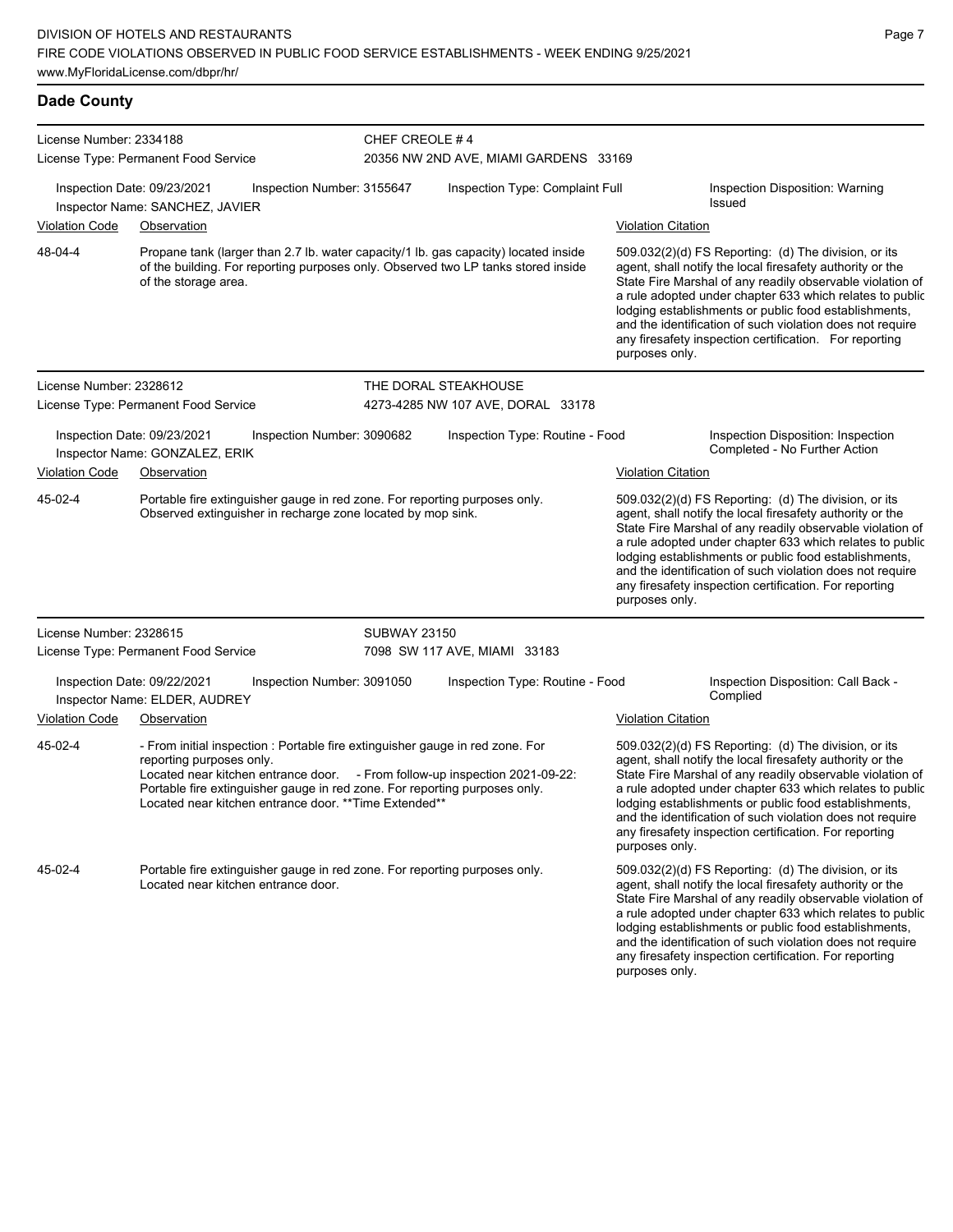## **Dade County**

| License Number: 2336886<br>License Type: Permanent Food Service |                                                                                                                                                              |                            |  | SHAWARMA MIAMI<br>9165 SW 162 AVE STE 100, MIAMI 33196 |                           |                                                                                                                                                                                                                                      |  |  |
|-----------------------------------------------------------------|--------------------------------------------------------------------------------------------------------------------------------------------------------------|----------------------------|--|--------------------------------------------------------|---------------------------|--------------------------------------------------------------------------------------------------------------------------------------------------------------------------------------------------------------------------------------|--|--|
|                                                                 | Inspection Date: 09/22/2021<br>Inspector Name: ELDER, AUDREY                                                                                                 | Inspection Number: 3093621 |  | Inspection Type: Routine - Food                        |                           | Inspection Disposition: Inspection<br>Completed - No Further Action                                                                                                                                                                  |  |  |
| <b>Violation Code</b>                                           | Observation                                                                                                                                                  |                            |  |                                                        | <b>Violation Citation</b> |                                                                                                                                                                                                                                      |  |  |
| 46-01-4                                                         | Marked exit/path to marked exit blocked. For reporting purposes only.<br>Observed table blocking exit door. Employee removed item. ** Corrected<br>On-Site** |                            |  |                                                        |                           | 509.032(2)(d) FS Reporting: (d) The division, or its<br>agent, shall notify the local firesafety authority or the<br>State Fire Marshal of any readily observable violation<br>a rule adopted under chapter 633 which relates to put |  |  |

State Fire Marshal of any readily observable violation of a rule adopted under chapter 633 which relates to public lodging establishments or public food establishments, and the identification of such violation does not require any firesafety inspection certification. For reporting purposes only.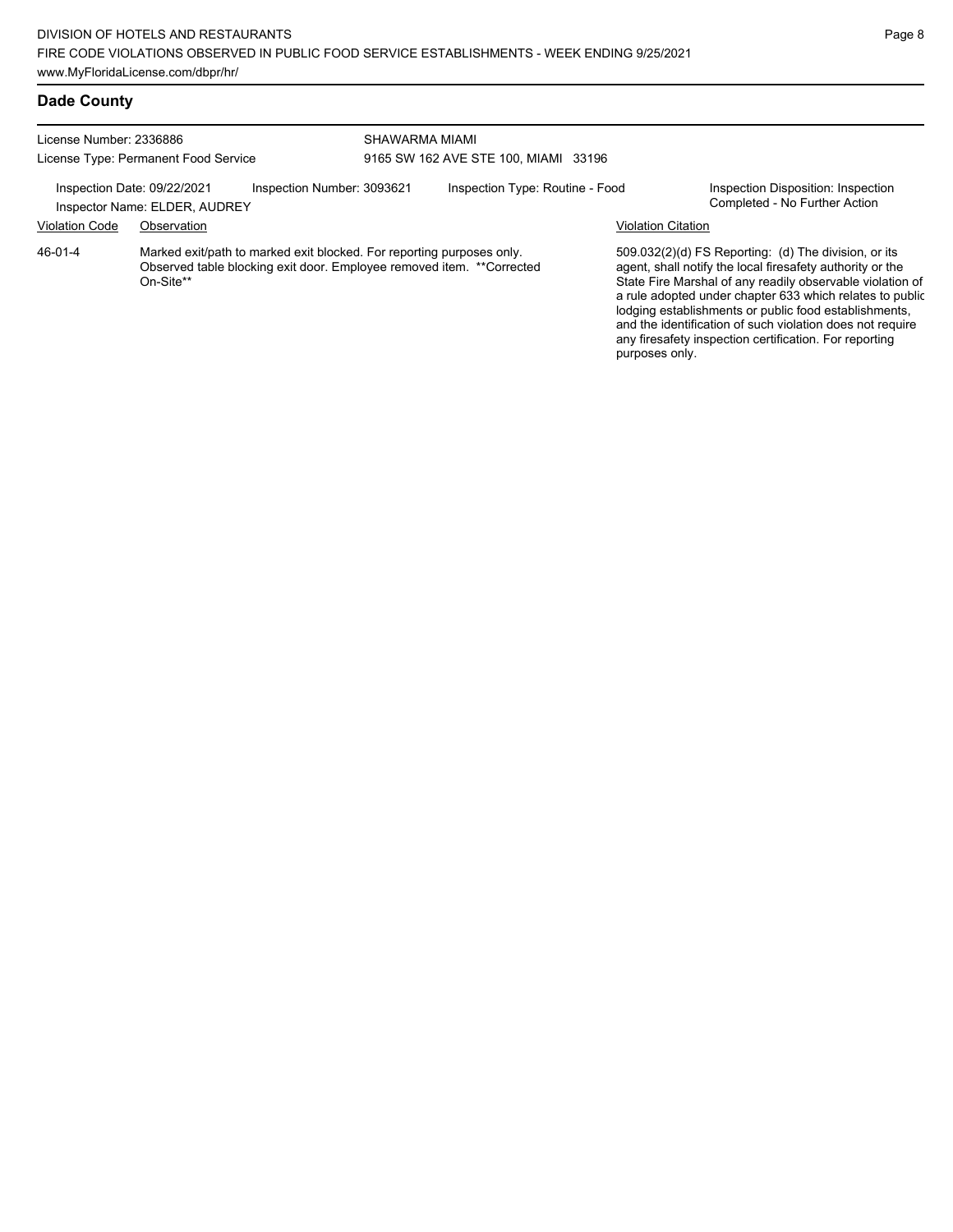**Duval County** License Number: 2612849 License Type: Permanent Food Service FIVE STAR PIZZA 3325 PLYMOUTH ST STE-2, JACKSONVILLE 32205 Inspection Date: 09/21/2021 Inspection Number: 3126010 Inspection Type: Routine - Food Inspection Disposition: Inspection Inspector Name: ESPINOSA-BECKERT, ILIANA Violation Code Observation Violation Citation Portable fire extinguisher gauge in red zone. For reporting purposes only. By service window 509.032(2)(d) FS Reporting: (d) The division, or its agent, shall notify the local firesafety authority or the State Fire Marshal of any readily observable violation of a rule adopted under chapter 633 which relates to public lodging establishments or public food establishments, and the identification of such violation does not require any firesafety inspection certification. For reporting purposes only. 45-02-4 License Number: 2613506 License Type: Permanent Food Service SUBWAY #37825 6842 WILSON BLVD #1, JACKSONVILLE 32210 Inspection Date: 09/21/2021 Inspection Number: 3128229 Inspection Type: Routine - Food Inspection Disposition: Administrative Inspector Name: MERCER, THOMAS **Inspector Name:** MERCER, THOMAS Violation Code Observation Violation Citation Exit door locked. For reporting purposes only. Exit door in kitchen has boxes blocking door. 509.032(2)(d) FS Reporting: (d) The division, or its agent, shall notify the local firesafety authority or the State Fire Marshal of any readily observable violation of a rule adopted under chapter 633 which relates to public lodging establishments or public food establishments, and the identification of such violation does not require any firesafety inspection certification. For reporting purposes only. 46-04-4 License Number: 2614791 License Type: Permanent Food Service JIMMY JOHN'S GOURMET SANDWICHES STORE #2023 510 AIRPORT CIRCLE DRIVE SUITE 106, JACKSONVILLE 32218 Inspection Date: 09/21/2021 Inspection Number: 3145642 Inspection Type: Routine - Food Inspection Disposition: Emergency Inspector Name: PERRY, DENNIS Violation Code Observation Violation Citation Portable fire extinguisher gauge in red zone. For reporting purposes only. Fire extinguisher by exit door near restrooms. \*\*Repeat Violation\*\* 509.032(2)(d) FS Reporting: (d) The division, or its agent, shall notify the local firesafety authority or the State Fire Marshal of any readily observable violation of a rule adopted under chapter 633 which relates to public lodging establishments or public food establishments, and the identification of such violation does not require any firesafety inspection certification. For reporting purposes only. 45-02-4 License Number: 2615333 License Type: Permanent Food Service CHIPOTLE MEXICAN GRILL #2714 1758 3 ST S, JACKSONVILLE 32250 Inspection Date: 09/21/2021 Inspection Number: 3133524 Inspection Type: Routine - Food Inspection Disposition: Inspection Completed - No Further Action Inspector Name: GONZALEZ, MAYRA Violation Code Observation Violation Citation Marked exit/path to marked exit blocked. For reporting purposes only. Kitchen Exit door is being blocked by empty food boxes. Manager moved boxes to the side of the door. \*\*Corrected On-Site\*\* 509.032(2)(d) FS Reporting: (d) The division, or its agent, shall notify the local firesafety authority or the State Fire Marshal of any readily observable violation of a rule adopted under chapter 633 which relates to public lodging establishments or public food establishments, and the identification of such violation does not require 46-01-4

any firesafety inspection certification. For reporting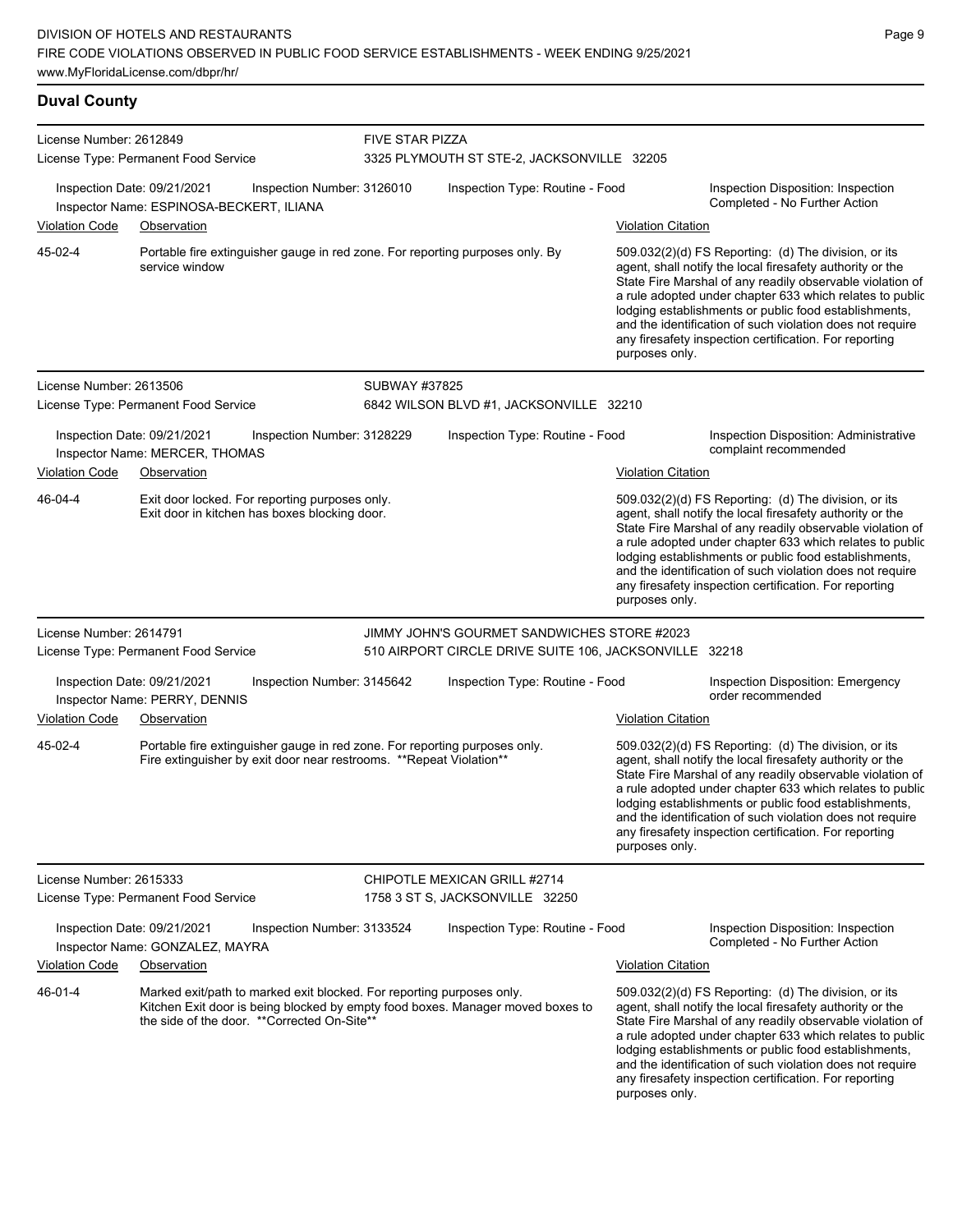| License Number: 2610563 | License Type: Permanent Food Service                          |                                                                                      | BONO'S | 8011 MERRILL RD #23, JACKSONVILLE 322773799                                                                                                                     |                           |                                                                                                                                                                                                                                                                                                                                                                  |
|-------------------------|---------------------------------------------------------------|--------------------------------------------------------------------------------------|--------|-----------------------------------------------------------------------------------------------------------------------------------------------------------------|---------------------------|------------------------------------------------------------------------------------------------------------------------------------------------------------------------------------------------------------------------------------------------------------------------------------------------------------------------------------------------------------------|
|                         | Inspection Date: 09/23/2021<br>Inspector Name: THOMAS, PHILIP | Inspection Number: 3112411                                                           |        | Inspection Type: Routine - Food                                                                                                                                 |                           | Inspection Disposition: Inspection<br>Completed - No Further Action                                                                                                                                                                                                                                                                                              |
| <b>Violation Code</b>   | Observation                                                   |                                                                                      |        |                                                                                                                                                                 | <b>Violation Citation</b> |                                                                                                                                                                                                                                                                                                                                                                  |
| 48-04-4                 |                                                               | of the building. For reporting purposes only.<br>moved outside **Corrected On-Site** |        | Propane tank (larger than 2.7 lb. water capacity/1 lb. gas capacity) located inside<br>Twenty pound propane tank in side kitchen area across from pit. Employee |                           | 509.032(2)(d) FS Reporting: (d) The division, or its<br>agent, shall notify the local firesafety authority or the<br>State Fire Marshal of any readily observable violation of<br>a rule adopted under chapter 633 which relates to public<br>lodging establishments or public food establishments,<br>and the identification of such violation does not require |

any firesafety inspection certification. For reporting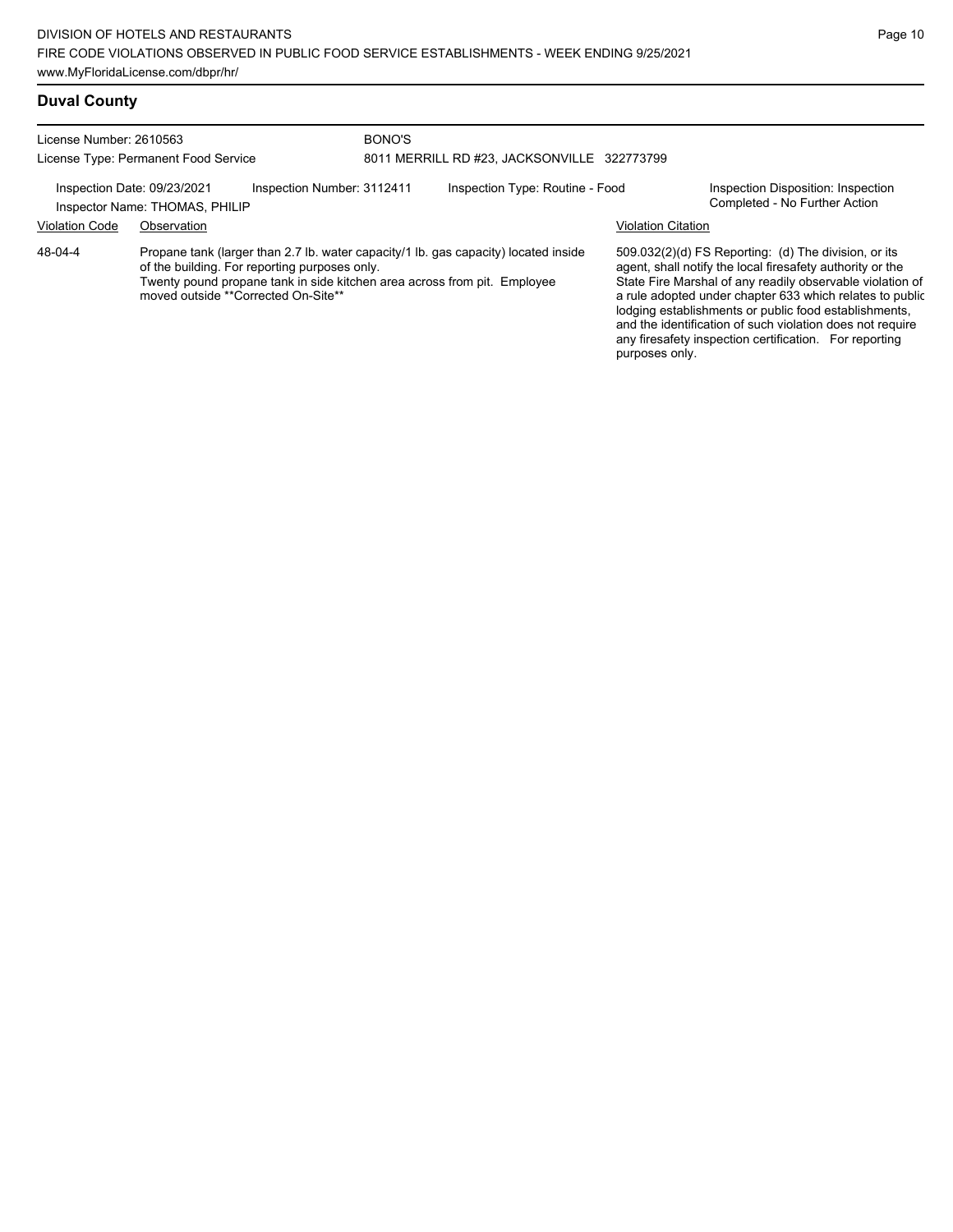**Flagler County**

blocked with metal bar.

License Number: 2800664 License Type: Permanent Food Service ISLAND FLAVAZ RESTAURANT 909 N OCEAN SHORE BLVD, FLAGLER BEACH 32136 Inspection Date: 09/22/2021 Inspection Number: 3105245 Inspection Type: Routine - Food Inspection Disposition: Inspection Inspector Name: BADDING, MELANIE Violation Code Observation Violation Citation Portable fire extinguisher gauge in red zone. For reporting purposes only. By back sliding door, silver extinguisher in red zone. Operator provided invoice from recent fire inspection 9/16/21. 509.032(2)(d) FS Reporting: (d) The division, or its agent, shall notify the local firesafety authority or the State Fire Marshal of any readily observable violation of a rule adopted under chapter 633 which relates to public lodging establishments or public food establishments, and the identification of such violation does not require any firesafety inspection certification. For reporting purposes only. 45-02-4 License Number: 2800806 License Type: Permanent Food Service LATINO MARKET 300 PALM COAST PKWY SW #1, PALM COAST 32137 Inspection Date: 09/20/2021 Inspection Number: 3120394 Inspection Type: Routine - Food Inspection Disposition: Warning Inspector Name: BADDING, MELANIE Violation Code Observation Violation Citation Marked exit/path to marked exit blocked. For reporting purposes only. Exit door blocked with metal shelving by triple,sink. Exit door in dining area 509.032(2)(d) FS Reporting: (d) The division, or its 46-01-4

agent, shall notify the local firesafety authority or the State Fire Marshal of any readily observable violation of a rule adopted under chapter 633 which relates to public lodging establishments or public food establishments, and the identification of such violation does not require any firesafety inspection certification. For reporting purposes only.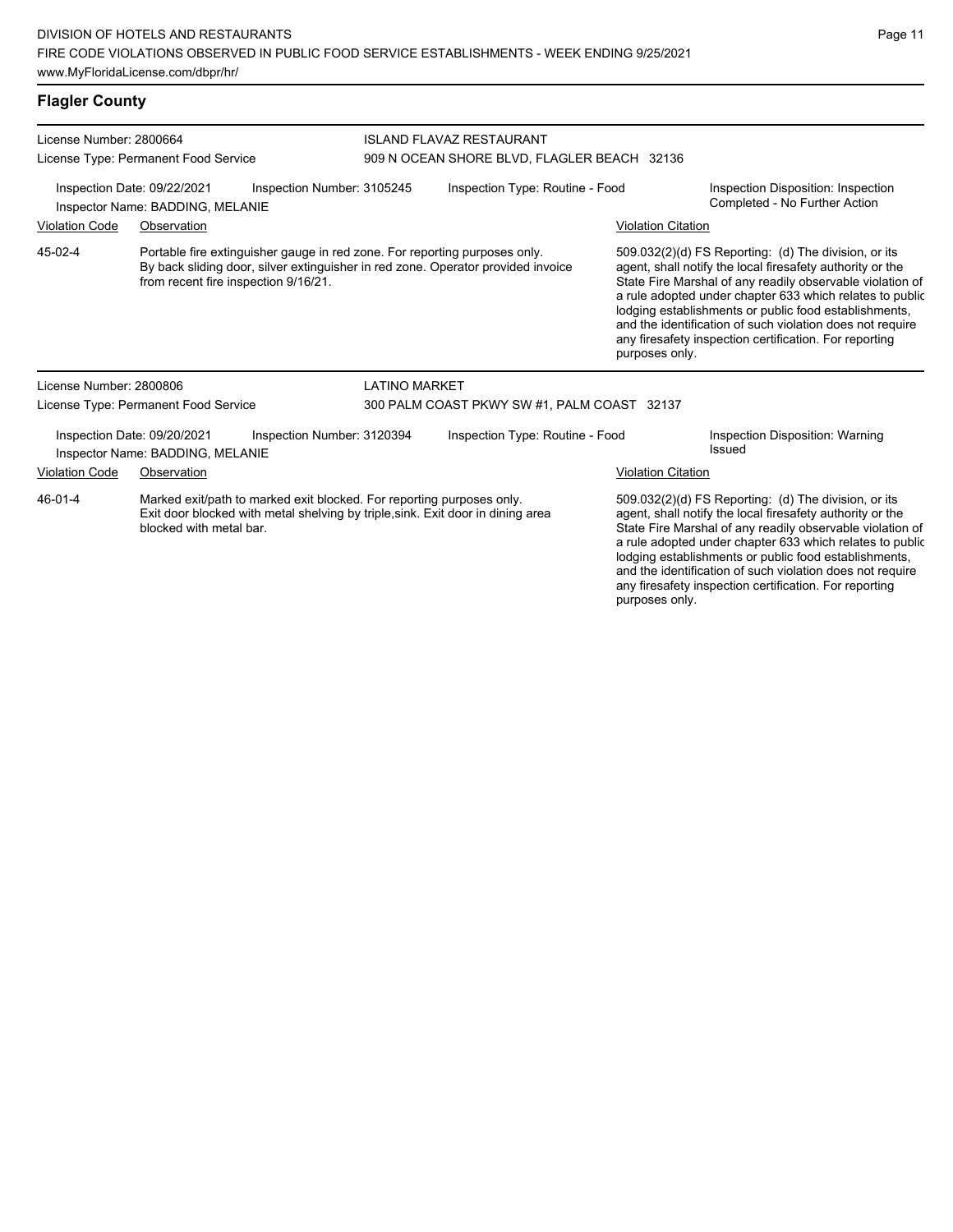**Hillsborough County**

| License Number: 3916535 | License Type: Permanent Food Service                                                                                                                             |                       | CHIPOTLE MEXICAN GRILL COLORADO LLC<br>2223 N WESTSHORE BLVD, TAMPA 33607         |                           |                                                                                                                                                                                                                                                                                                                                                                                                                            |
|-------------------------|------------------------------------------------------------------------------------------------------------------------------------------------------------------|-----------------------|-----------------------------------------------------------------------------------|---------------------------|----------------------------------------------------------------------------------------------------------------------------------------------------------------------------------------------------------------------------------------------------------------------------------------------------------------------------------------------------------------------------------------------------------------------------|
|                         | Inspection Date: 09/24/2021<br>Inspection Number: 3110868<br>Inspector Name: CANNELLA, MARK                                                                      |                       | Inspection Type: Routine - Food                                                   |                           | Inspection Disposition: Inspection<br>Completed - No Further Action                                                                                                                                                                                                                                                                                                                                                        |
| Violation Code          | Observation                                                                                                                                                      |                       |                                                                                   | <b>Violation Citation</b> |                                                                                                                                                                                                                                                                                                                                                                                                                            |
| 45-05-4                 | Portable fire extinguisher missing from its designated location. For reporting<br>purposes only. K class fire on floor by back door                              |                       |                                                                                   | purposes only.            | 509.032(2)(d) FS Reporting: (d) The division, or its<br>agent, shall notify the local firesafety authority or the<br>State Fire Marshal of any readily observable violation of<br>a rule adopted under chapter 633 which relates to public<br>lodging establishments or public food establishments,<br>and the identification of such violation does not require<br>any firesafety inspection certification. For reporting |
| License Number: 3918299 |                                                                                                                                                                  | THE BOOZY PIG         |                                                                                   |                           |                                                                                                                                                                                                                                                                                                                                                                                                                            |
|                         | License Type: Permanent Food Service                                                                                                                             |                       | 3255 W CYPRESS ST, TAMPA 33607                                                    |                           |                                                                                                                                                                                                                                                                                                                                                                                                                            |
|                         | Inspection Date: 09/23/2021<br>Inspection Number: 3109520<br>Inspector Name: KOWAL, KYLE                                                                         |                       | Inspection Type: Routine - Food                                                   |                           | Inspection Disposition: Warning<br><b>Issued</b>                                                                                                                                                                                                                                                                                                                                                                           |
| Violation Code          | Observation                                                                                                                                                      |                       |                                                                                   | <b>Violation Citation</b> |                                                                                                                                                                                                                                                                                                                                                                                                                            |
| 49-05-4                 | Establishment increased seating from 10 to 26 without fire approval. Provided<br>operator seating change evaluation form at time of inspection.                  |                       |                                                                                   | purposes only.            | 509.032(2)(d) FS Reporting: (d) The division, or its<br>agent, shall notify the local firesafety authority or the<br>State Fire Marshal of any readily observable violation of<br>a rule adopted under chapter 633 which relates to public<br>lodging establishments or public food establishments,<br>and the identification of such violation does not require<br>any firesafety inspection certification. For reporting |
| License Number: 3918653 |                                                                                                                                                                  | <b>BURGER CULTURE</b> |                                                                                   |                           |                                                                                                                                                                                                                                                                                                                                                                                                                            |
|                         | License Type: Permanent Food Service                                                                                                                             |                       | 2223 N WEST SHORE BLVD, SUITE 200A, TAMPA 33607                                   |                           |                                                                                                                                                                                                                                                                                                                                                                                                                            |
| <b>Violation Code</b>   | Inspection Date: 09/20/2021<br>Inspection Number: 3111470<br>Inspector Name: CANNELLA, MARK<br>Observation                                                       |                       | Inspection Type: Routine - Food                                                   |                           | Inspection Disposition: Inspection<br>Completed - No Further Action                                                                                                                                                                                                                                                                                                                                                        |
|                         |                                                                                                                                                                  |                       |                                                                                   | <b>Violation Citation</b> |                                                                                                                                                                                                                                                                                                                                                                                                                            |
| 45-05-4                 | Portable fire extinguisher missing from its designated location. For reporting<br>purposes only. K class fire extinguisher stored under employee hand wash sink. |                       |                                                                                   | purposes only.            | 509.032(2)(d) FS Reporting: (d) The division, or its<br>agent, shall notify the local firesafety authority or the<br>State Fire Marshal of any readily observable violation of<br>a rule adopted under chapter 633 which relates to public<br>lodging establishments or public food establishments,<br>and the identification of such violation does not require<br>any firesafety inspection certification. For reporting |
| License Number: 3916664 | License Type: Permanent Food Service                                                                                                                             |                       | <b>HAAGEN DAZS NESTLE TOLL HOUSE</b><br>8035 CITRUS PARK TOWN CENTER, TAMPA 33625 |                           |                                                                                                                                                                                                                                                                                                                                                                                                                            |
|                         | Inspection Date: 09/23/2021<br>Inspection Number: 3125815<br>Inspector Name: ZHANG, JACKY                                                                        |                       | Inspection Type: Routine - Food                                                   |                           | Inspection Disposition: Call Back -<br>Complied                                                                                                                                                                                                                                                                                                                                                                            |
| <b>Violation Code</b>   | <b>Observation</b>                                                                                                                                               |                       |                                                                                   | <b>Violation Citation</b> |                                                                                                                                                                                                                                                                                                                                                                                                                            |
| 45-02-4                 | - From initial inspection : Portable fire extinguisher gauge in red zone. For<br>reporting purposes only.<br>Extended**                                          |                       | - From follow-up inspection 2021-09-23: **Time                                    |                           | $509.032(2)(d)$ FS Reporting: (d) The division, or its<br>agent, shall notify the local firesafety authority or the<br>State Fire Marshal of any readily observable violation of<br>a rule adopted under chapter 633 which relates to public<br>lodging establishments or public food establishments,<br>and the identification of such violation does not require                                                         |

any firesafety inspection certification. For reporting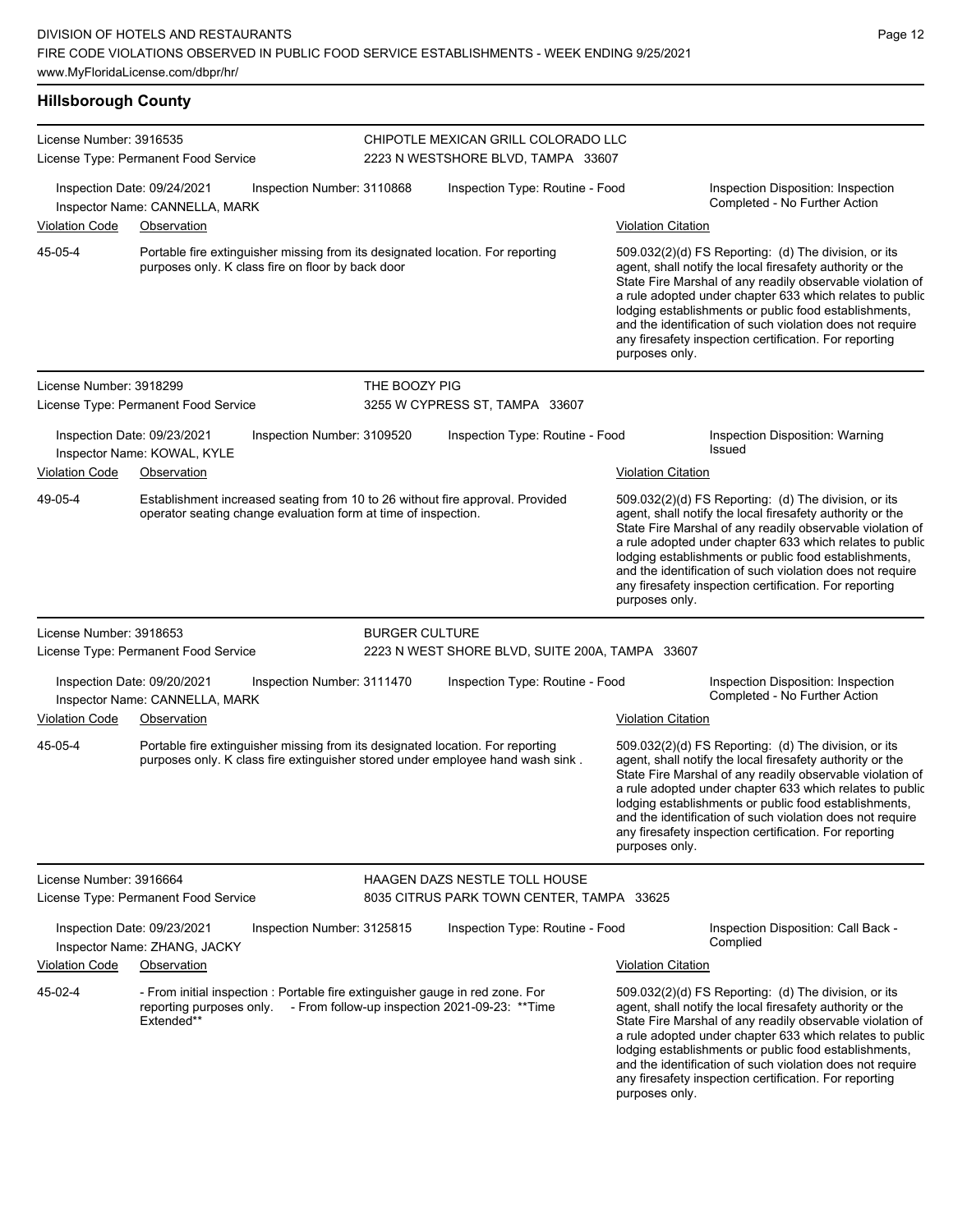| License Number: 4100649<br>License Type: Permanent Food Service |                                                                                                                                    | BURGER KING 5605<br>5790 20 ST, VERO BEACH 32966 |  |                                 |                           |                                                                                                                                                                                                                                                                                                                                                                                                                            |
|-----------------------------------------------------------------|------------------------------------------------------------------------------------------------------------------------------------|--------------------------------------------------|--|---------------------------------|---------------------------|----------------------------------------------------------------------------------------------------------------------------------------------------------------------------------------------------------------------------------------------------------------------------------------------------------------------------------------------------------------------------------------------------------------------------|
|                                                                 | Inspection Date: 09/22/2021<br>Inspector Name: DAVIS, DIANNA                                                                       | Inspection Number: 3104259                       |  | Inspection Type: Routine - Food |                           | Inspection Disposition: Inspection<br>Completed - No Further Action                                                                                                                                                                                                                                                                                                                                                        |
| <b>Violation Code</b>                                           | Observation                                                                                                                        |                                                  |  |                                 | <b>Violation Citation</b> |                                                                                                                                                                                                                                                                                                                                                                                                                            |
| 45-06-4                                                         | Pull stations for annul system, fire extinguisher is inaccessible. Black apron<br>hanging on pull stations. ** Corrected On-Site** |                                                  |  |                                 |                           | 509.032(2)(d) FS Reporting: (d) The division, or its<br>agent, shall notify the local firesafety authority or the<br>State Fire Marshal of any readily observable violation of<br>a rule adopted under chapter 633 which relates to public<br>lodging establishments or public food establishments,<br>and the identification of such violation does not require<br>any firesafety inspection certification. For reporting |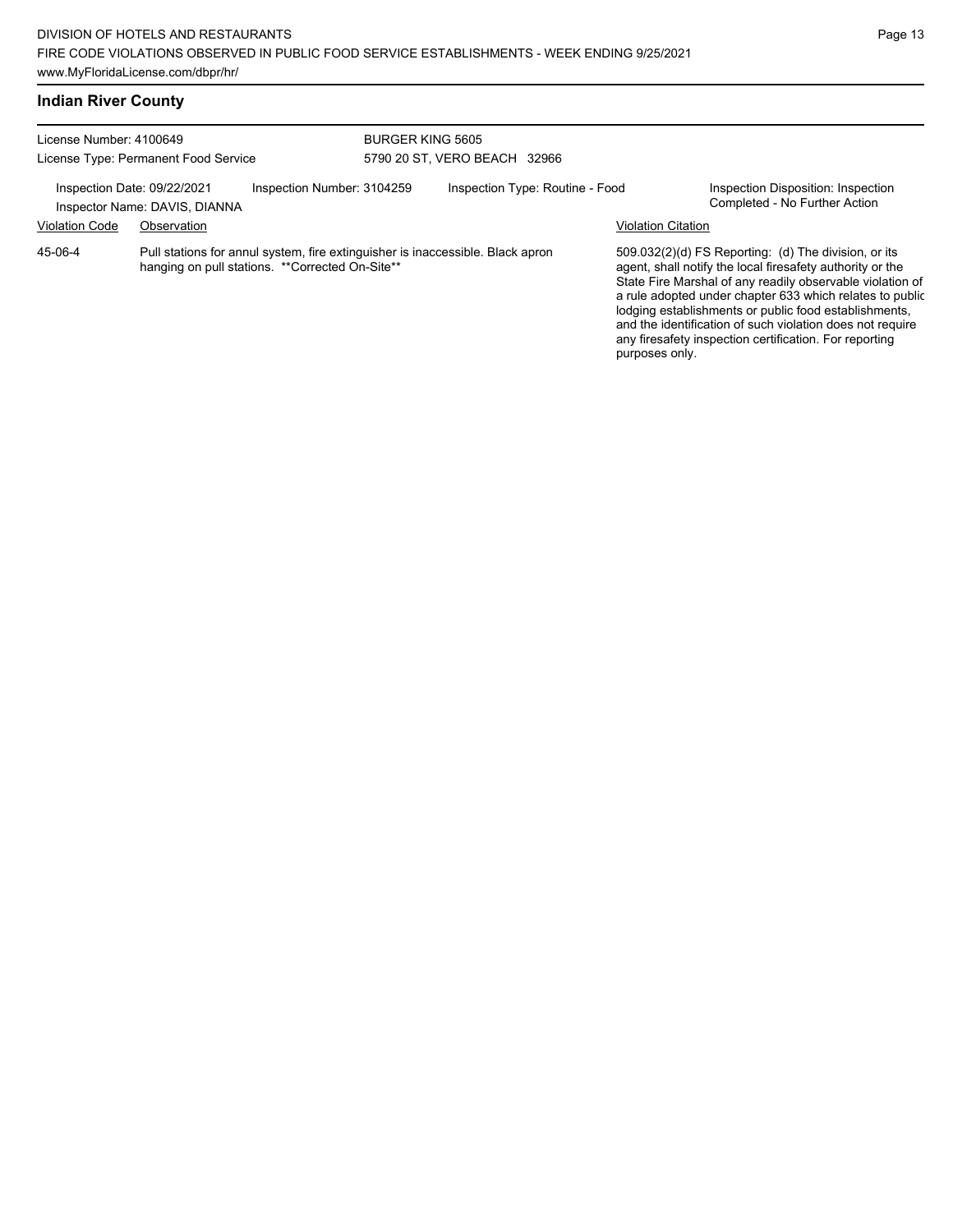| License Number: 5104179                                                                                                                      |                                                               |                            | POPI'S PLACE III              |                                 |                           |                                                                                                                                                                                                                                                                                                     |
|----------------------------------------------------------------------------------------------------------------------------------------------|---------------------------------------------------------------|----------------------------|-------------------------------|---------------------------------|---------------------------|-----------------------------------------------------------------------------------------------------------------------------------------------------------------------------------------------------------------------------------------------------------------------------------------------------|
| License Type: Permanent Food Service                                                                                                         |                                                               |                            | 10508 US 41 N, PALMETTO 34221 |                                 |                           |                                                                                                                                                                                                                                                                                                     |
|                                                                                                                                              | Inspection Date: 09/21/2021<br>Inspector Name: BECHTOLD, NEIL | Inspection Number: 3089543 |                               | Inspection Type: Routine - Food |                           | Inspection Disposition: Warning<br>Issued                                                                                                                                                                                                                                                           |
| <b>Violation Code</b>                                                                                                                        | Observation                                                   |                            |                               |                                 | <b>Violation Citation</b> |                                                                                                                                                                                                                                                                                                     |
| 47-03-4<br>Observed electrical wiring in disrepair. For reporting purposes only.<br>Observed exposed wires on ceiling next to the cook line. |                                                               |                            |                               |                                 |                           | 509.032(2)(d) FS Reporting: (d) The division, or its<br>agent, shall notify the local firesafety authority or the<br>State Fire Marshal of any readily observable violation of<br>a rule adopted under chapter 633 which relates to public<br>lodging establishments or public food establishments, |

and the identification of such violation does not require any firesafety inspection certification. For reporting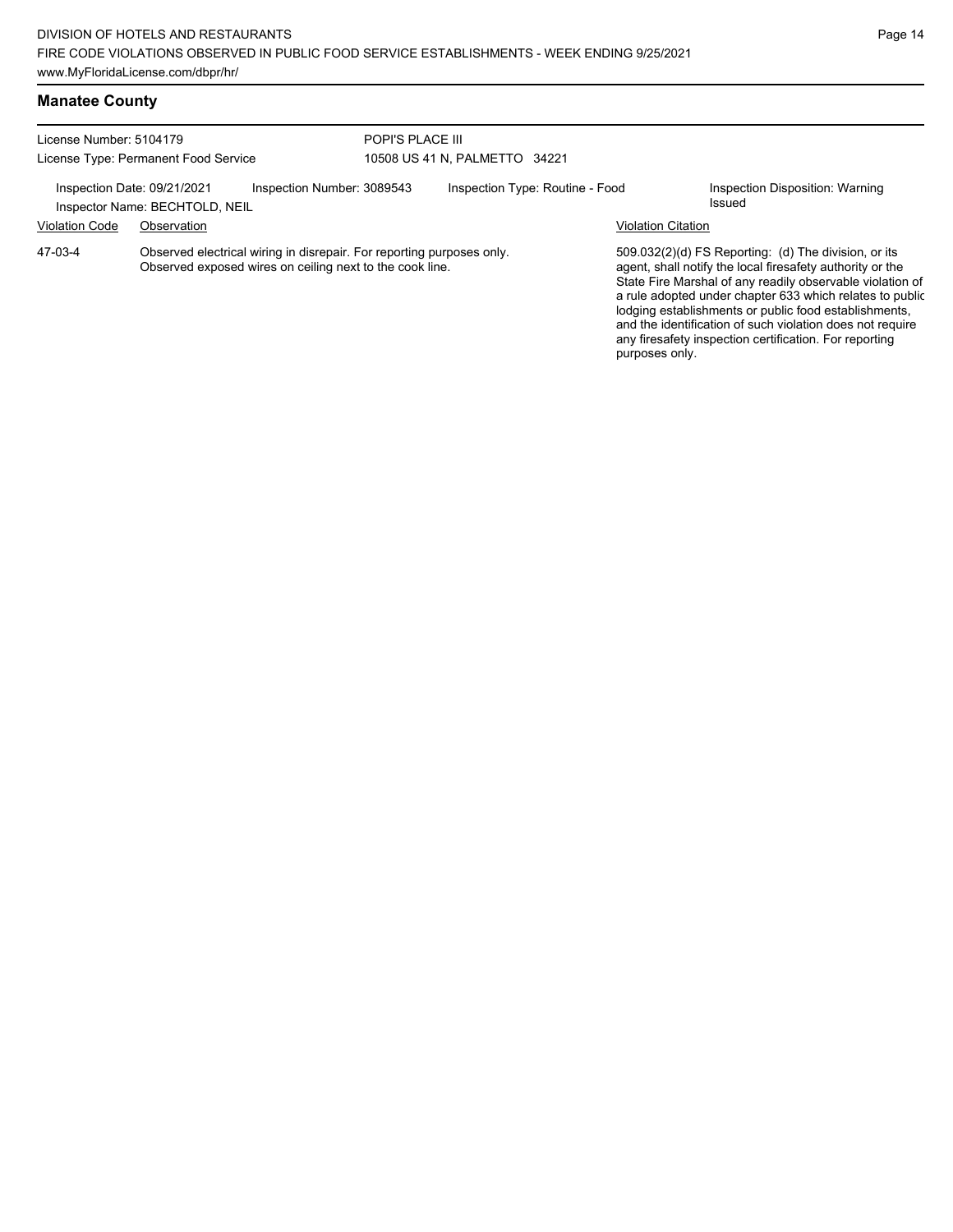License Number: 5301751 License Type: Permanent Food Service JR'S BBQ 15492 SW WARFIELD BLVD, INDIANTOWN 34956

Inspection Date: 09/20/2021 Inspection Number: 3091205 Inspection Type: Routine - Food Inspection Disposition: Inspection<br>Inspector Name: PETROW MICHAFI

Inspector Name: PETROW, MICHAEL Violation Code Observation Violation Citation

Propane tank (larger than 2.7 lb. water capacity/1 lb. gas capacity) located inside of the building. For reporting purposes only. Was removed. \*\*Corrected On-Site\*\* 48-04-4

509.032(2)(d) FS Reporting: (d) The division, or its agent, shall notify the local firesafety authority or the State Fire Marshal of any readily observable violation of a rule adopted under chapter 633 which relates to public lodging establishments or public food establishments, and the identification of such violation does not require any firesafety inspection certification. For reporting purposes only.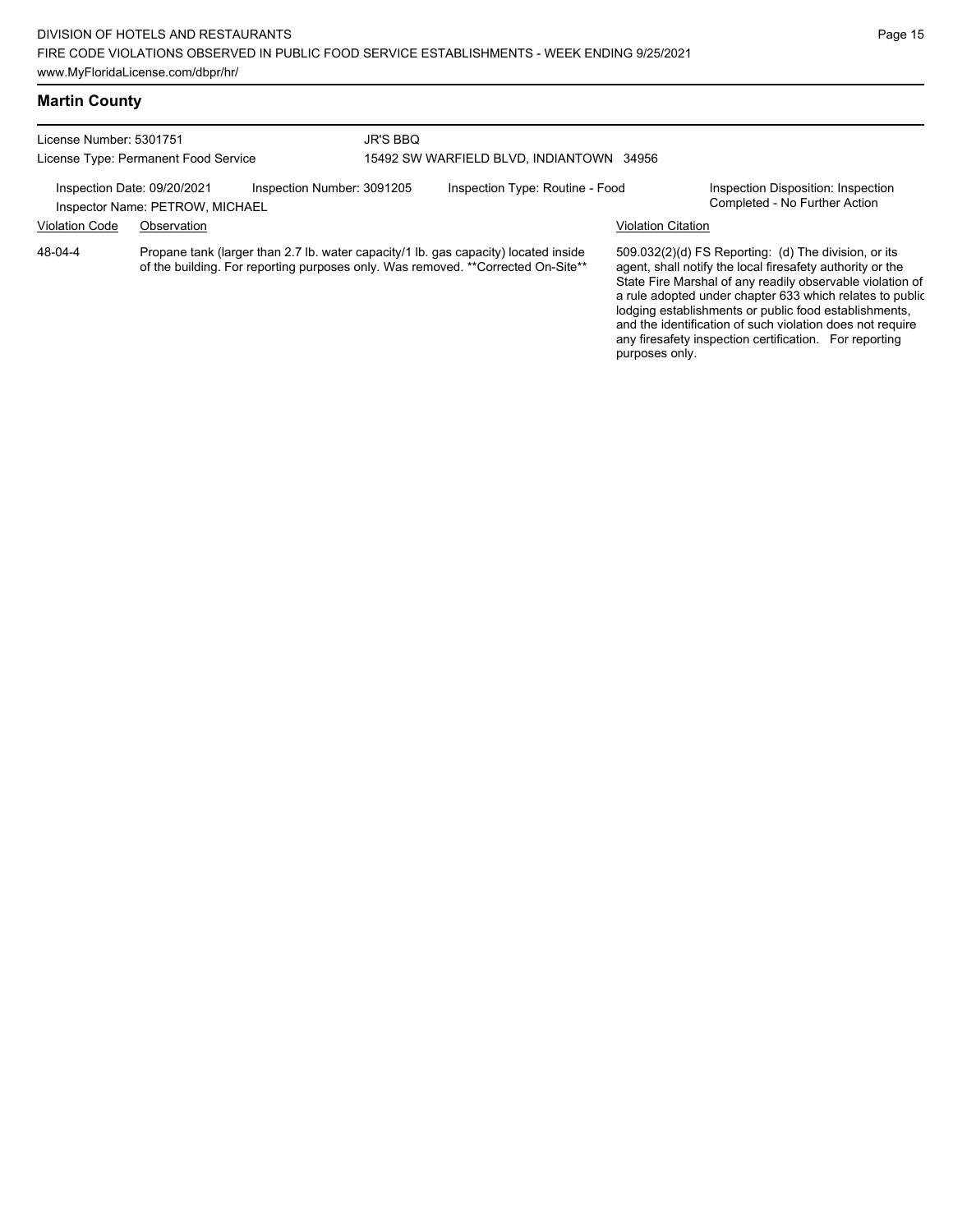**Orange County**

License Number: 5814335 License Type: Permanent Food Service HOLIDAY INN EXPRESS 10771 INTERNATIONAL DRIVE, ORLANDO 32821 Inspection Date: 09/21/2021 Inspection Number: 3121375 Inspection Type: Routine - Food Inspection Disposition: Administrative complaint recommended Inspector Name: NIEVES, RAFAEL Violation Code Observation Violation Citation Marked exit/path to marked exit blocked. For reporting purposes only. Observed a Karcher floor cleaning machine blocking the kitchen exit door. 509.032(2)(d) FS Reporting: (d) The division, or its agent, shall notify the local firesafety authority or the State Fire Marshal of any readily observable violation of a rule adopted under chapter 633 which relates to public lodging establishments or public food establishments, and the identification of such violation does not require any firesafety inspection certification. For reporting purposes only. 46-01-4 License Number: 5805113 License Type: Permanent Food Service COURTYARD CAFE & LOUNGE 8501 PALM PKWY, ORLANDO 32836 Inspection Date: 09/23/2021 Inspection Number: 3130331 Inspection Type: Routine - Food Inspection Disposition: Inspection Inspector Name: SPEIGHTS, BLANCHIE MACHELLE<br> **Inspector Name: SPEIGHTS, BLANCHIE MACHELLE** Violation Code Observation Violation Citation No current insurance inspector boiler report or boiler certificate available for boiler. For reporting purposes only. Checked boiler certification 7/20/2021 expired 61C-1.004(10) FAC Reporting: (10) Heating and ventilation - The heating and ventilation system shall be kept in good repair or be installed to maintain a minimum of 68 degrees Fahrenheit throughout the building. The insurance inspectors boiler report is required annually for power boilers and high pressure/high temperature boilers and biannually for low pressure steam or vapor heating boilers and shall be posted in the boiler room. For reporting purposes only. 48-01-5 License Number: 5814919 License Type: Permanent Food Service JUICY BITES 12125 APOPKA VINELAND ROAD, ORLANDO 32836 Inspection Date: 09/23/2021 Inspection Number: 3116796 Inspection Type: Routine - Food Inspection Disposition: Inspection<br>Inspector Name: SPEIGHTS, BLANCHELLE MACHELLE Inspector Name: SPEIGHTS, BLANCHIE MACHELLE Violation Code Observation Violation Citation Flammables stored near a source of ignition. For reporting purposes only. Observed lighter fuel and charcoal stored on storage shelve. 509.032(2)(d) FS Reporting: (d) The division, or its agent, shall notify the local firesafety authority or the State Fire Marshal of any readily observable violation of 49-05-4

Page 16

a rule adopted under chapter 633 which relates to public lodging establishments or public food establishments, and the identification of such violation does not require any firesafety inspection certification. For reporting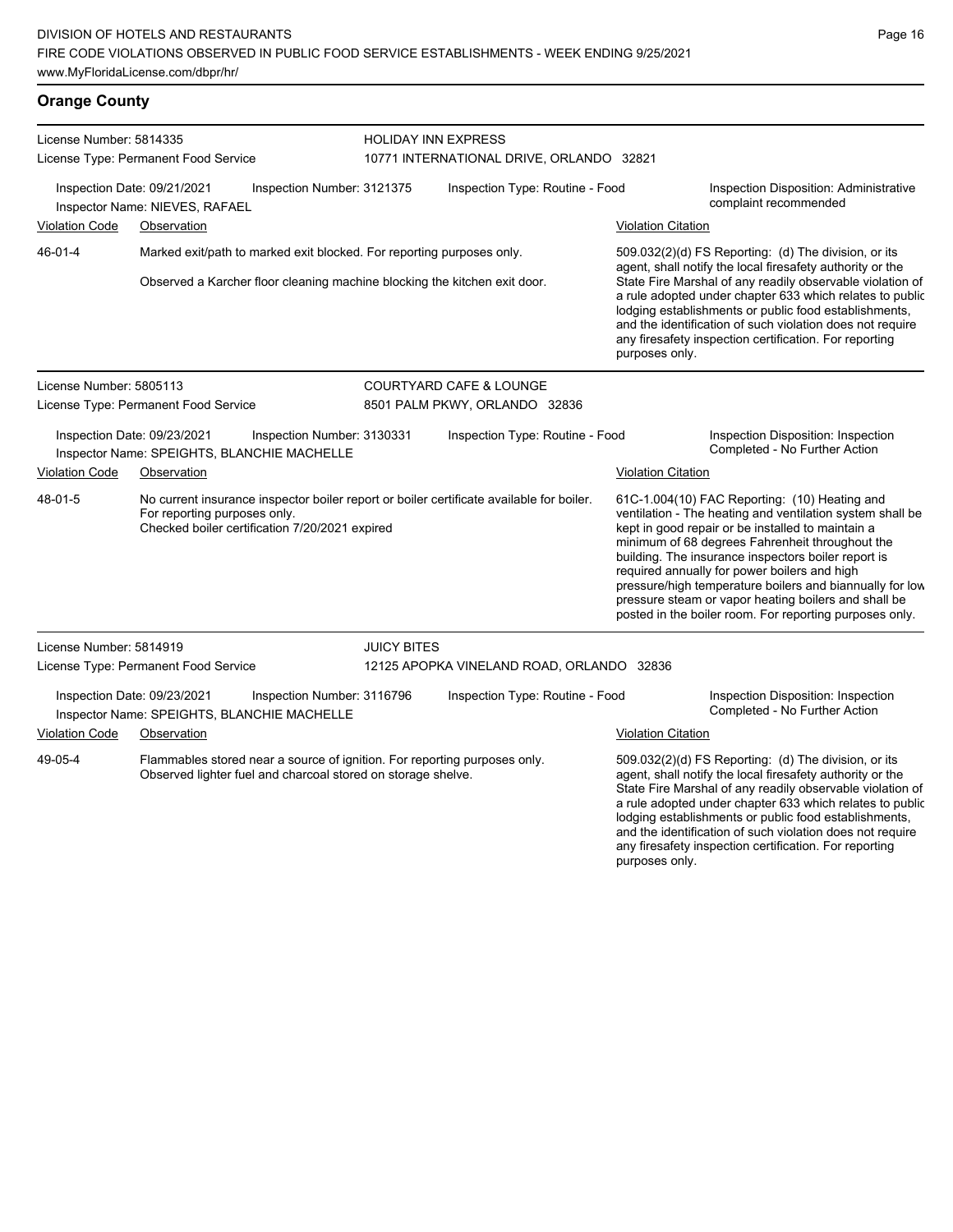| License Number: 5952810<br>License Type: Mobile Food Dispensing Vehicle |                                  |                            | CHANCHIS. | 5811 W IRLO BRONSON MEMORIAL HWY, VIN 8017, KISSIMMEE 34746 |                           |                                                                     |
|-------------------------------------------------------------------------|----------------------------------|----------------------------|-----------|-------------------------------------------------------------|---------------------------|---------------------------------------------------------------------|
| Inspection Date: 09/20/2021                                             | Inspector Name: FERTIL, SYLVERST | Inspection Number: 1244357 |           | Inspection Type: Food-Licensing Inspection                  |                           | Inspection Disposition: Inspection<br>Completed - No Further Action |
| <b>Violation Code</b>                                                   | Observation                      |                            |           |                                                             | <b>Violation Citation</b> |                                                                     |

No portable fire extinguisher present. For reporting purposes only. Operator forgot the fire extinguisher at home. The did have the purchase receipt from Fire Extinguisher Service, Inc. Advised operator not to operator the truck until the fire extinguisher is placed in the MFDV. 45-01-4

509.032(2)(d) FS Reporting: (d) The division, or its agent, shall notify the local firesafety authority or the State Fire Marshal of any readily observable violation of a rule adopted under chapter 633 which relates to public lodging establishments or public food establishments, and the identification of such violation does not require any firesafety inspection certification. For reporting purposes only.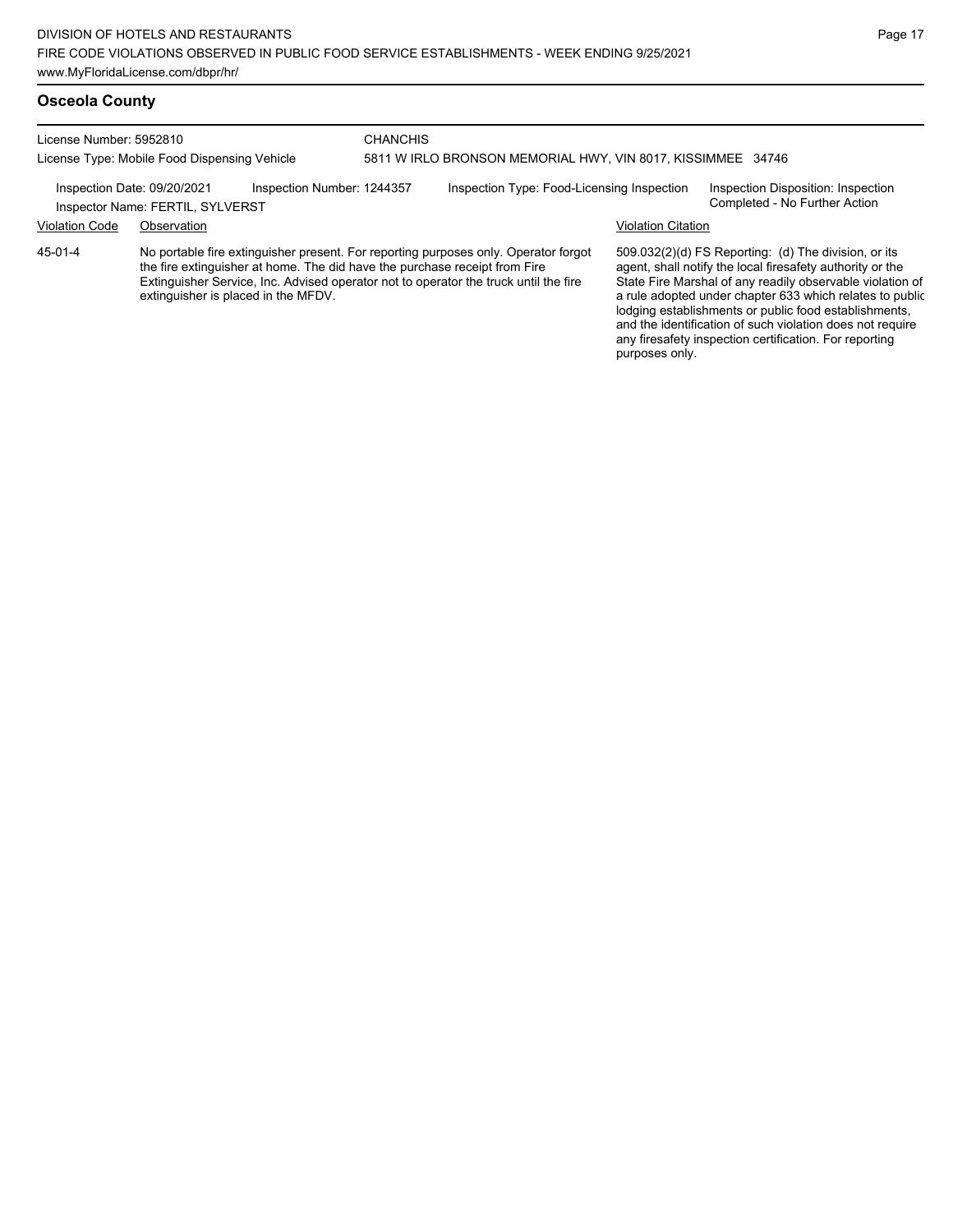**Palm Beach County** License Number: 6051909 License Type: Mobile Food Dispensing Vehicle FOOD YACHT 967 ALTERNATE A1A, JUPITER 33477 Inspection Date: 09/22/2021 Inspection Number: 1239192 Inspection Type: Routine - Food Inspection Disposition: Inspection Completed - No Further Action Inspector Name: ROTONDI, VICTOR Violation Code Observation Violation Citation Use of cooking equipment producing grease laden vapors/smoke with no hood suppression system installed. Notified Fire AHJ. For reporting purposes only. Table top fryer. 509.032(2)(d) FS Reporting: (d) The division, or its agent, shall notify the local firesafety authority or the State Fire Marshal of any readily observable violation of a rule adopted under chapter 633 which relates to public lodging establishments or public food establishments, and the identification of such violation does not require any firesafety inspection certification. For reporting purposes only. 45-04-4 License Number: 6010974 License Type: Permanent Food Service CAFFE LUNA ROSA 34 S OCEAN BLVD, DELRAY BEACH 33483 Inspection Date: 09/21/2021 Inspection Number: 3114877 Inspection Type: Routine - Food Inspection Disposition: Inspection Inspector Name: GOODWIN, NICHOLAS **Completed - No Further Action** Violation Code Observation Violation Citation Portable fire extinguisher gauge in red zone. For reporting purposes only. Located at wait station 509.032(2)(d) FS Reporting: (d) The division, or its agent, shall notify the local firesafety authority or the State Fire Marshal of any readily observable violation of a rule adopted under chapter 633 which relates to public lodging establishments or public food establishments, and the identification of such violation does not require any firesafety inspection certification. For reporting purposes only. 45-02-4 License Number: 6022414 License Type: Permanent Food Service DADS FAVORITE BURGERS & PIES 33 SE 3 AVENUE #6, DELRAY BEACH 33483 Inspection Date: 09/24/2021 Inspection Number: 3136678 Inspection Type: Routine - Food Inspection Disposition: Call Back - Inspector Name: GOODWIN, NICHOLAS Violation Code Observation Violation Citation - From initial inspection : No current insurance inspector boiler report or boiler certificate available for boiler. For reporting purposes only. - From follow-up inspection 2021-09-24: Next unannounced \*\*Time Extended\*\* 61C-1.004(10) FAC Reporting: (10) Heating and ventilation - The heating and ventilation system shall be kept in good repair or be installed to maintain a minimum of 68 degrees Fahrenheit throughout the building. The insurance inspectors boiler report is required annually for power boilers and high pressure/high temperature boilers and biannually for low pressure steam or vapor heating boilers and shall be posted in the boiler room. For reporting purposes only. 48-01-5 License Number: 6022416 License Type: Permanent Food Service BONA BONA ICE CREAM 33 SE 3 AVE #5, DELRAY BEACH 33483 Inspection Date: 09/24/2021 Inspection Number: 3136610 Inspection Type: Routine - Food Inspection Disposition: Call Back - Complied Inspector Name: GOODWIN, NICHOLAS Violation Code Observation **Violation Citation** Violation Citation Citation - From initial inspection : No current insurance inspector boiler report or boiler certificate available for boiler. For reporting purposes only. - From follow-up inspection 2021-09-24: Next unannounced \*\*Time Extended\*\* 61C-1.004(10) FAC Reporting: (10) Heating and ventilation - The heating and ventilation system shall be kept in good repair or be installed to maintain a minimum of 68 degrees Fahrenheit throughout the building. The insurance inspectors boiler report is required annually for power boilers and high 48-01-5

Page 18

pressure/high temperature boilers and biannually for low pressure steam or vapor heating boilers and shall be posted in the boiler room. For reporting purposes only.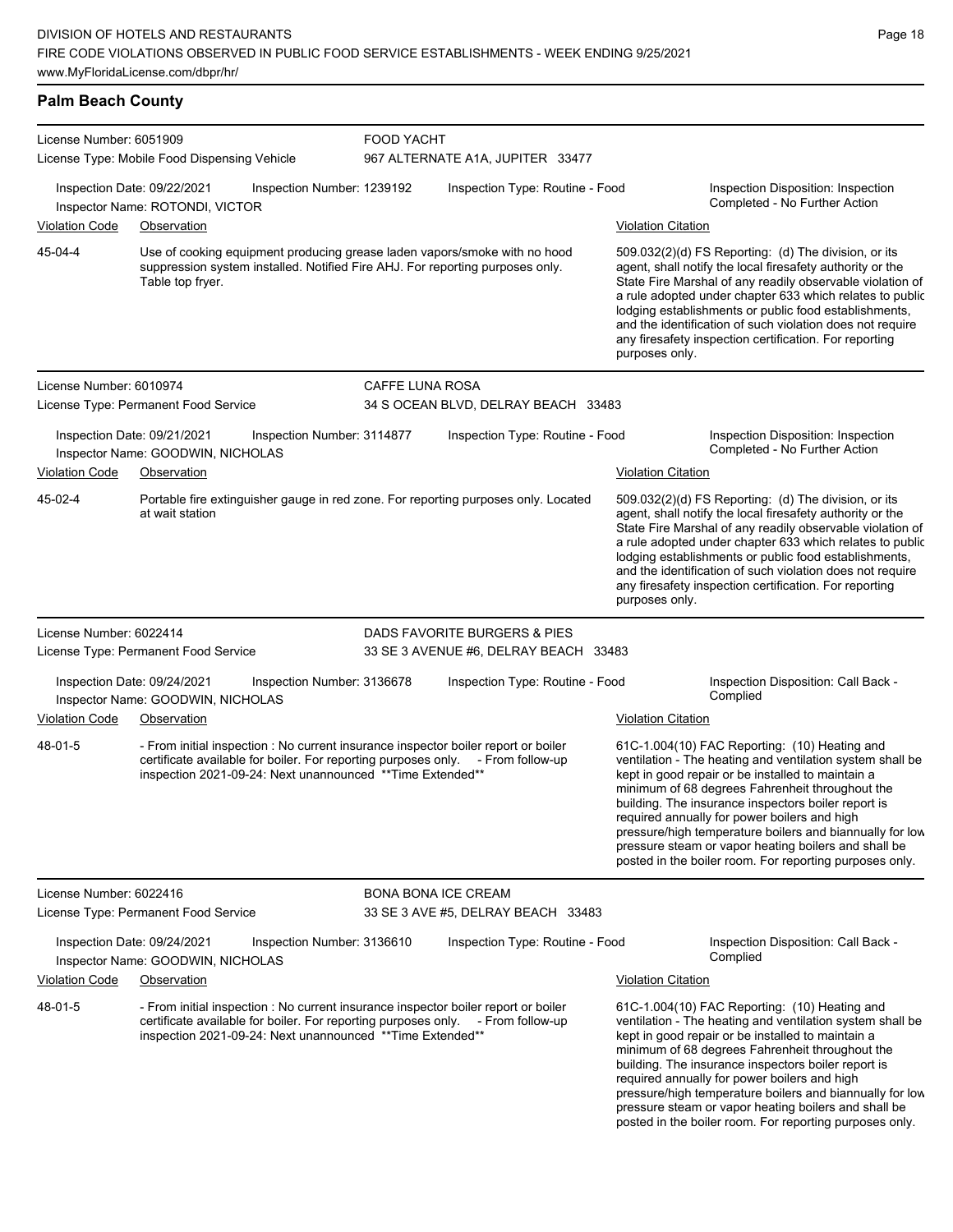| License Number: 6212684<br>License Type: Permanent Food Service |                                                 |                            | <b>BAYOU CLUB</b><br>7979 BAYOU CLUB BLVD, LARGO 33777 |                                                                                          |                           |                                                                                                                                                                                                                                                                                                                                                                                                                                               |  |
|-----------------------------------------------------------------|-------------------------------------------------|----------------------------|--------------------------------------------------------|------------------------------------------------------------------------------------------|---------------------------|-----------------------------------------------------------------------------------------------------------------------------------------------------------------------------------------------------------------------------------------------------------------------------------------------------------------------------------------------------------------------------------------------------------------------------------------------|--|
| Inspection Date: 09/24/2021                                     | Inspector Name: WILMOT, TASHARA                 | Inspection Number: 3088156 |                                                        | Inspection Type: Routine - Food                                                          |                           | Inspection Disposition: Inspection<br>Completed - No Further Action                                                                                                                                                                                                                                                                                                                                                                           |  |
| <b>Violation Code</b>                                           | Observation                                     |                            |                                                        |                                                                                          | <b>Violation Citation</b> |                                                                                                                                                                                                                                                                                                                                                                                                                                               |  |
| 48-01-5                                                         | For reporting purposes only.<br>-097097 6/12/21 |                            |                                                        | No current insurance inspector boiler report or boiler certificate available for boiler. |                           | 61C-1.004(10) FAC Reporting: (10) Heating and<br>ventilation - The heating and ventilation system shall be<br>kept in good repair or be installed to maintain a<br>minimum of 68 degrees Fahrenheit throughout the<br>building. The insurance inspectors boiler report is<br>required annually for power boilers and high<br>pressure/high temperature boilers and biannually for low<br>pressure steam or vapor heating boilers and shall be |  |

posted in the boiler room. For reporting purposes only.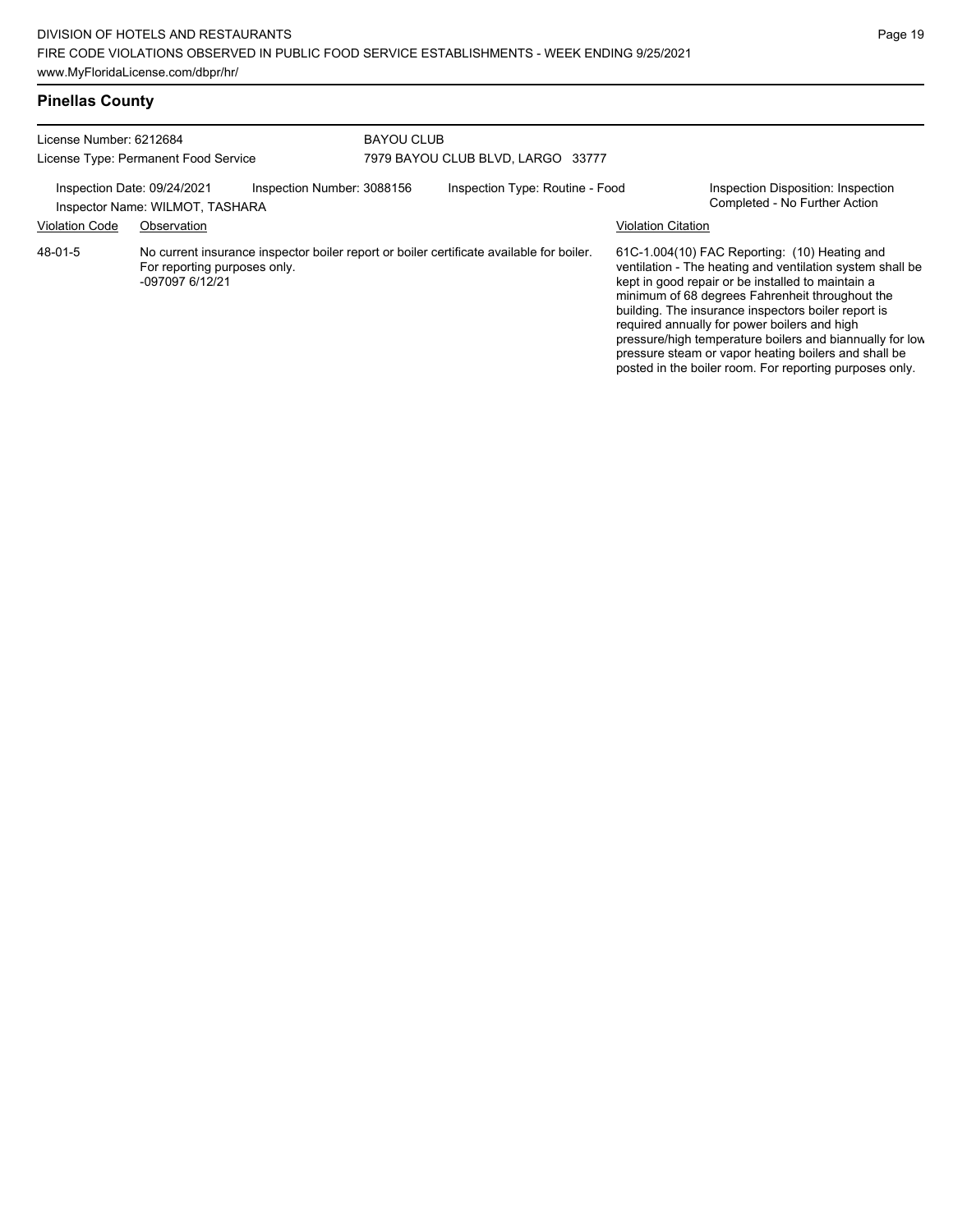| License Number: 7000664<br>License Type: Permanent Food Service |                                                                |                            | AMERICAN WITH A LATIN TWIST<br>2006 N CR 470, LAKE PANASOFFKEE 33538 |                                                                                    |                           |                                                                                                                                                                                                                                                                                                                                                                  |  |  |
|-----------------------------------------------------------------|----------------------------------------------------------------|----------------------------|----------------------------------------------------------------------|------------------------------------------------------------------------------------|---------------------------|------------------------------------------------------------------------------------------------------------------------------------------------------------------------------------------------------------------------------------------------------------------------------------------------------------------------------------------------------------------|--|--|
|                                                                 | Inspection Date: 09/24/2021<br>Inspector Name: COLE, GABRIELLE | Inspection Number: 3154991 |                                                                      | Inspection Type: Food-Licensing Inspection                                         |                           | Inspection Disposition: Inspection<br>Completed - No Further Action                                                                                                                                                                                                                                                                                              |  |  |
| <b>Violation Code</b>                                           | Observation                                                    |                            |                                                                      |                                                                                    | <b>Violation Citation</b> |                                                                                                                                                                                                                                                                                                                                                                  |  |  |
| 45-02-4                                                         | sink in kitchen.                                               |                            |                                                                      | Portable fire extinguisher gauge in red zone. For reporting purposes only. By hand |                           | 509.032(2)(d) FS Reporting: (d) The division, or its<br>agent, shall notify the local firesafety authority or the<br>State Fire Marshal of any readily observable violation of<br>a rule adopted under chapter 633 which relates to public<br>lodging establishments or public food establishments,<br>and the identification of such violation does not require |  |  |

any firesafety inspection certification. For reporting